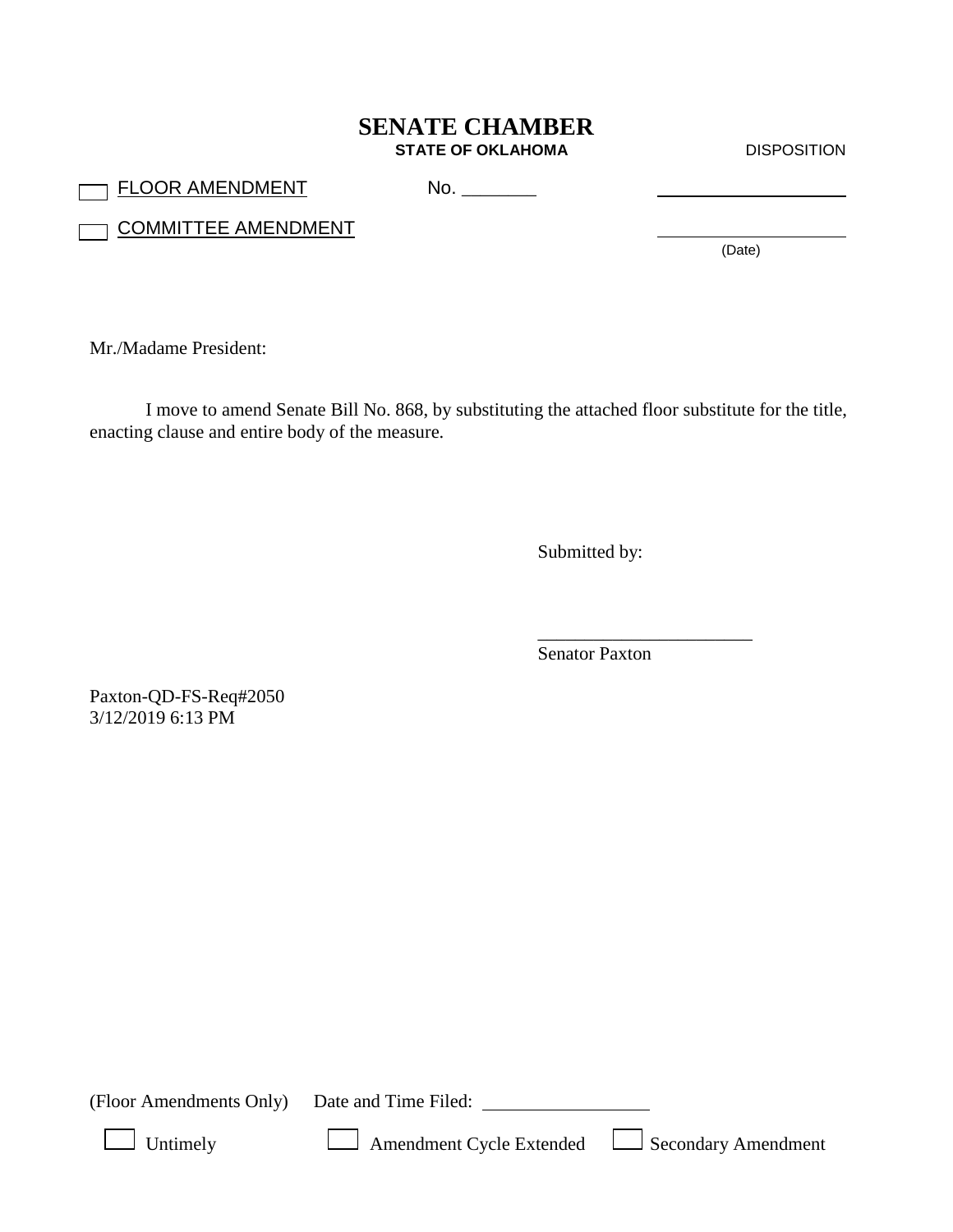| $\mathbf 1$  | STATE OF OKLAHOMA                                                                                              |
|--------------|----------------------------------------------------------------------------------------------------------------|
| $\mathbf{2}$ | 1st Session of the 57th Legislature (2019)                                                                     |
| 3            | FLOOR SUBSTITUTE<br><b>FOR</b>                                                                                 |
| 4            | SENATE BILL NO. 868<br>By: Paxton                                                                              |
| 5            |                                                                                                                |
| 6            |                                                                                                                |
| 7            |                                                                                                                |
| 8            | FLOOR SUBSTITUTE                                                                                               |
| 9            | An Act relating to industrial hemp; amending 2 O.S.<br>2011, Section 2-4, as last amended by Section 1,        |
| 10           | Chapter 199, O.S.L. 2018 (2 O.S. Supp. 2018, Section<br>2-4), which relates to the powers of the State Board   |
| 11           | of Agriculture; authorizing the Board to submit and<br>prepare plans for approval of the Oklahoma Industrial   |
| 12           | Hemp Program; amending Sections 1, 2, 3, 4, 6, 7, 8<br>and 10, Chapter 64, O.S.L. 2018 (2 O.S. Supp. 2018,     |
| 13           | Sections 3-401, 3-402, 3-403, 3-404, 3-406, 3-407, 3-<br>408 and 3-410), which relate to the Oklahoma          |
| 14           | Industrial Hemp Agricultural Pilot Program; modifying<br>the name of act; modifying, deleting and creating     |
| 15           | definitions; requiring license for the handling or<br>processing of industrial hemp; clarifying statutory      |
| 16           | language; removing certified seed requirement;<br>expanding qualified applicants; requiring licensee to        |
| 17           | maintain certain records; prohibiting the granting of<br>licenses to certain individuals; requiring the        |
| 18           | Department of Agriculture, Food, and Forestry to<br>promulgate rules to facilitate transportation;             |
| 19           | striking requirement of the Department to establish a<br>certified seed program; removing certain requirements |
| 20           | in harvest report; modifying frequency of<br>inspections; requiring the Department to promulgate               |
| 21           | rules for inspection and sampling procedures and<br>disposal methods; providing that violations of the         |
| 22           | program are not subject to criminal enforcement;<br>amending 63 O.S. 2011, Section 2-101, as last amended      |
| 23           | by Section 11, Chapter 64, O.S.L. 2018 (63 O.S. Supp.<br>2018, Section 2-101), which relates to the Uniform    |
| 24           | Controlled Dangerous Substances Act; modifying                                                                 |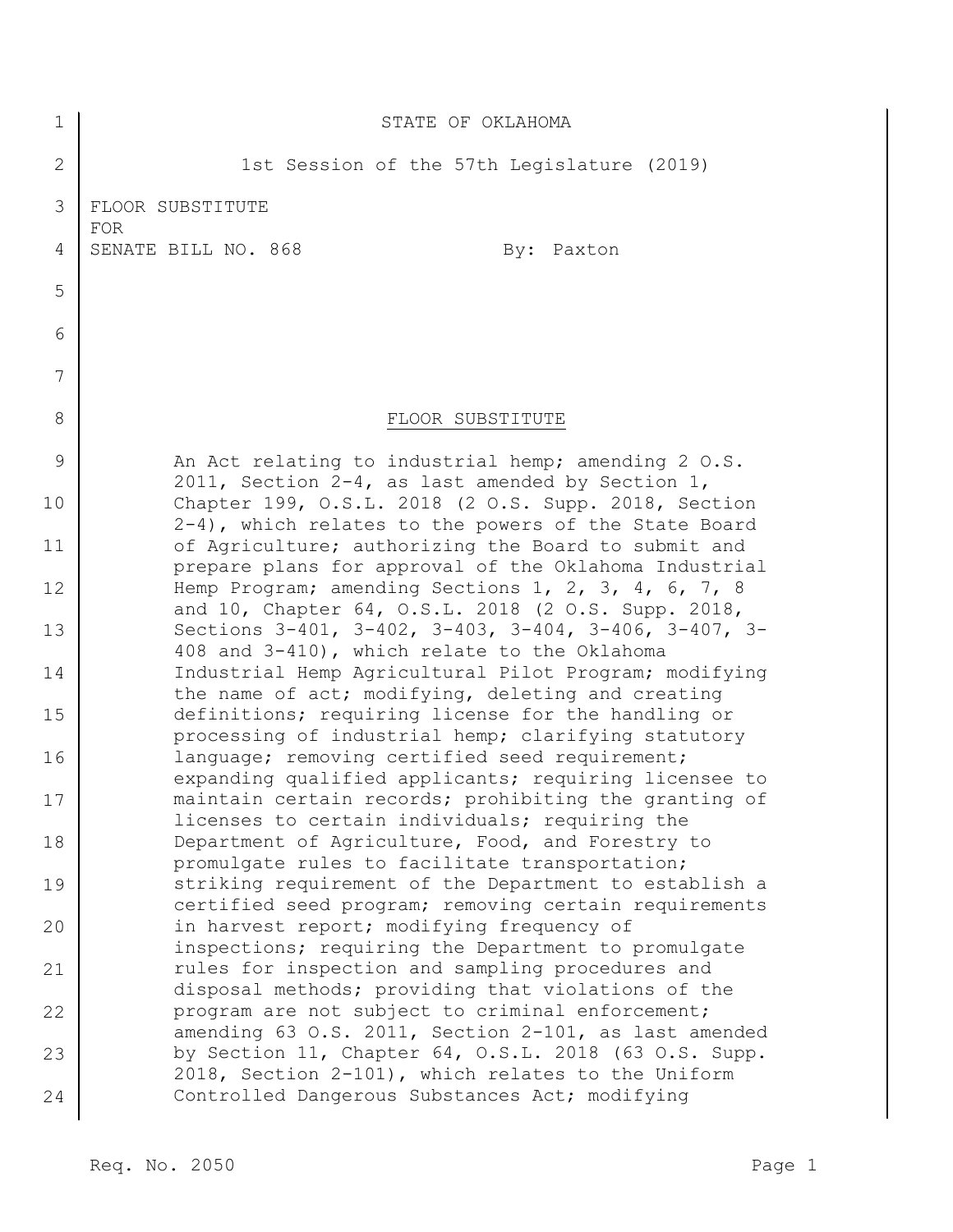1 2 3 4 5 6 7 8 9 10 11 12 13 14 15 16 17 18 19 20 21 22 23 24 definition; prohibiting the production of cannabidiol from federally illegal sources; repealing Sections 5 and 9, Chapter 64, O.S.L. 2018 (2 O.S. Supp. 2018, Sections 3-405 and 3-409), which relate to the Oklahoma Industrial Hemp Agricultural Pilot Program; authorizing the Department to promulgate emergency rules; providing for codification; providing for noncodification; and declaring an emergency. BE IT ENACTED BY THE PEOPLE OF THE STATE OF OKLAHOMA: SECTION 1. AMENDATORY 2 O.S. 2011, Section 2-4, as last amended by Section 1, Chapter 199, O.S.L. 2018 (2 O.S. Supp. 2018, Section 2-4), is amended to read as follows: Section 2-4. A. The State Board of Agriculture shall have the power to: 1. Adopt and prescribe the use of a seal, which shall be in the custody of the Secretary of the Board; 2. Promulgate rules necessary, expedient, or appropriate to the performance, enforcement, or carrying out of any of the purposes, objectives, or provisions of the Oklahoma Agricultural Code; 3. Initiate and prosecute administrative, civil, or criminal actions and proceedings necessary under the Oklahoma Agricultural Code; 4. Appoint authorized agents to make inspections or investigations and to perform other services for the Board or any division of the Oklahoma Department of Agriculture, Food, and Forestry;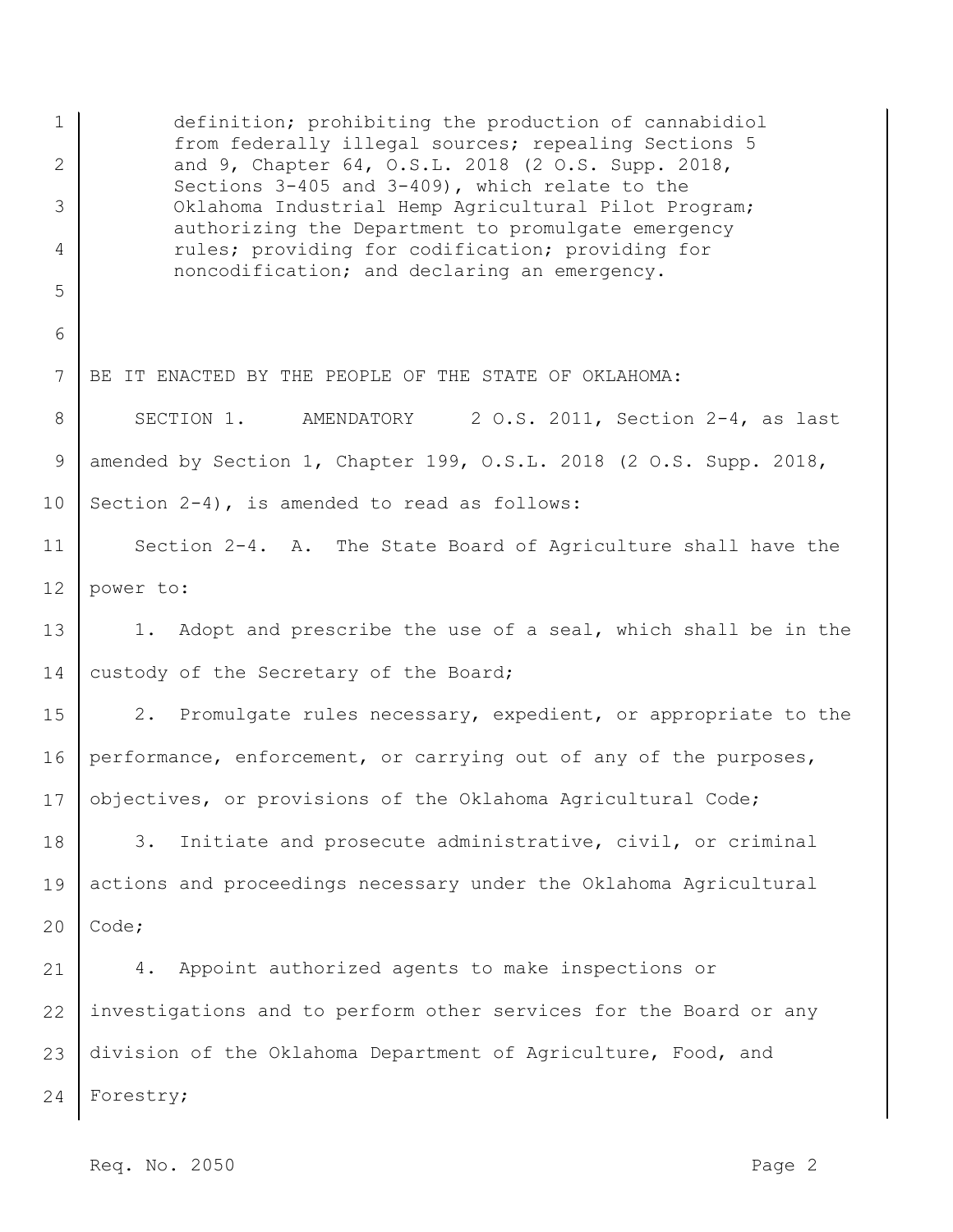1 2 3 4 5 6 7 8 9 10 11 12 13 14 15 16 17 18 19 20 21 22 23 24 5. Consolidate any of the divisions established by the Oklahoma Agricultural Code, transfer any of the functions or activities to another division, place additional functions or activities in a division, establish new divisions, and create new or additional positions in the Department, when conducive to a more efficient administration and enforcement of laws pertaining to agriculture; 6. Sell, exchange, or dispose of property; 7. Have jurisdiction over all matters affecting animal industry, animal health, and animal quarantine; 8. Issue stop-sale and stop-use orders and quarantines; 9. Employ, appoint, or contract and fix the duties and compensation of the director of each division of the Department and other personnel, either on a full-time, part-time, or contractual basis, as deemed necessary by the Board; 10. Fix the qualifications of the personnel in the Department; 11. Accept and use grants of money and other property from any source; 12. Advise, consult, cooperate, and enter into agreements or contracts with persons as defined in the Oklahoma Agricultural Code; 13. Coordinate with the federal government and other states on matters pertaining to agriculture; 14. Revoke, suspend, or deny for up to one (1) year, any license, permit, or charter issued by the Board if the Board finds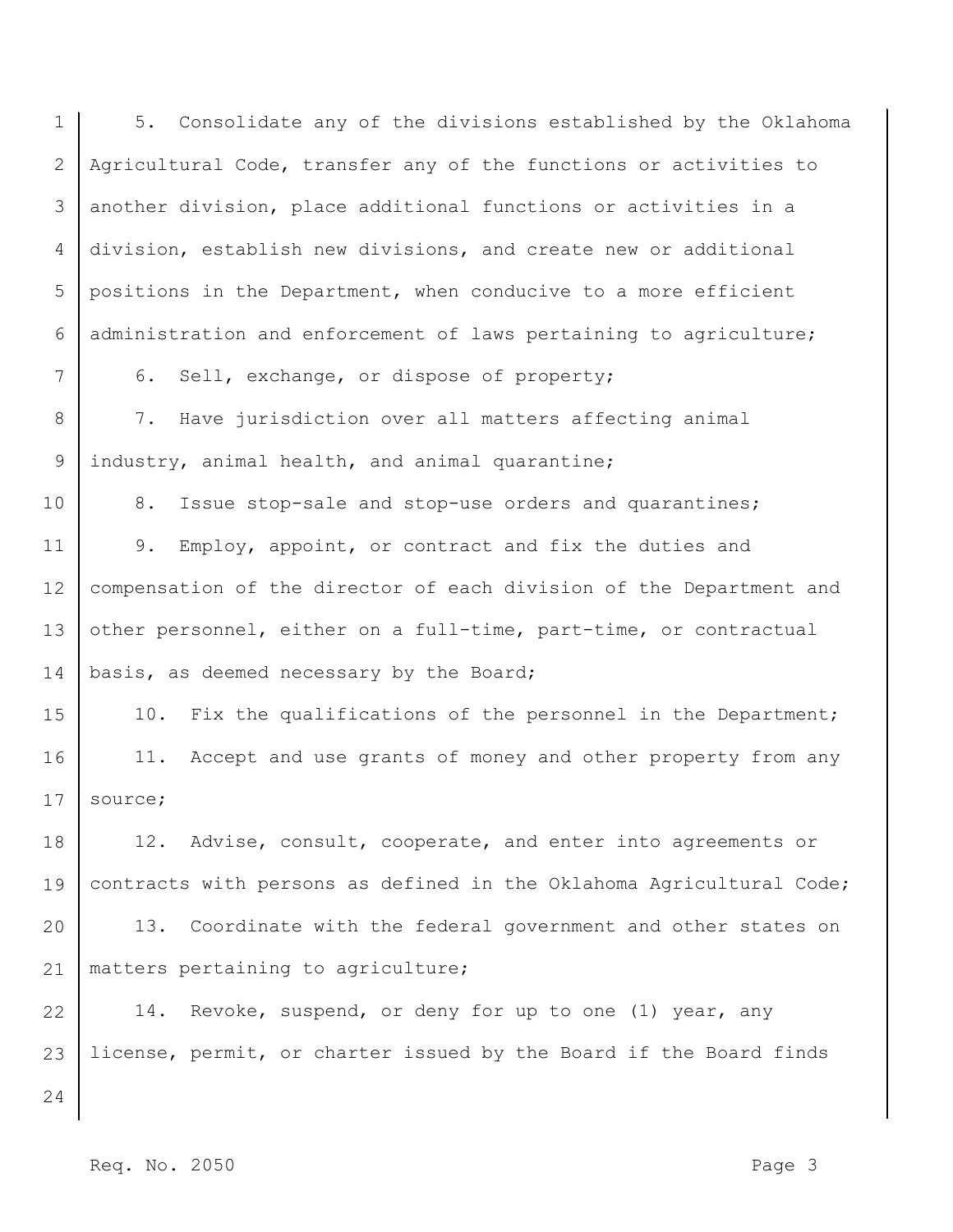1 2 any violations of the Oklahoma Agricultural Code or any rule of the Board;

3 4 5 6 7 8 9 10 11 12 13 14 15 15. Adopt a master plan and promulgate rules for the protection of state-owned and private forestry, grazing, and other lands from damage by fire and for suppressing fires on lands. In carrying out the master plan the Board is authorized to enter into contractual agreements with the federal government, local political subdivisions of the state, individuals, private organizations, companies, and corporations for protection and for the suppression of fires and to expend funds as available for these services. To effectuate the purposes of the Oklahoma Agricultural Code, the Board is authorized to enter into contractual agreements with private landowners for the protection and suppression of fires, provided that the private landowners reimburse the Board for actual expenses incurred in the protection and suppression of fires on privately owned lands;

16 17 18 19 20 21 16. Have jurisdiction over all matters affecting agriculture as contained and set out in the Oklahoma Agricultural Code, which have not been expressly delegated to another state or federal agency and be responsible for fully implementing and enforcing the laws and rules within its jurisdictional areas of environmental responsibility.

22

23

a. The Department of Environmental Quality shall have environmental jurisdiction over: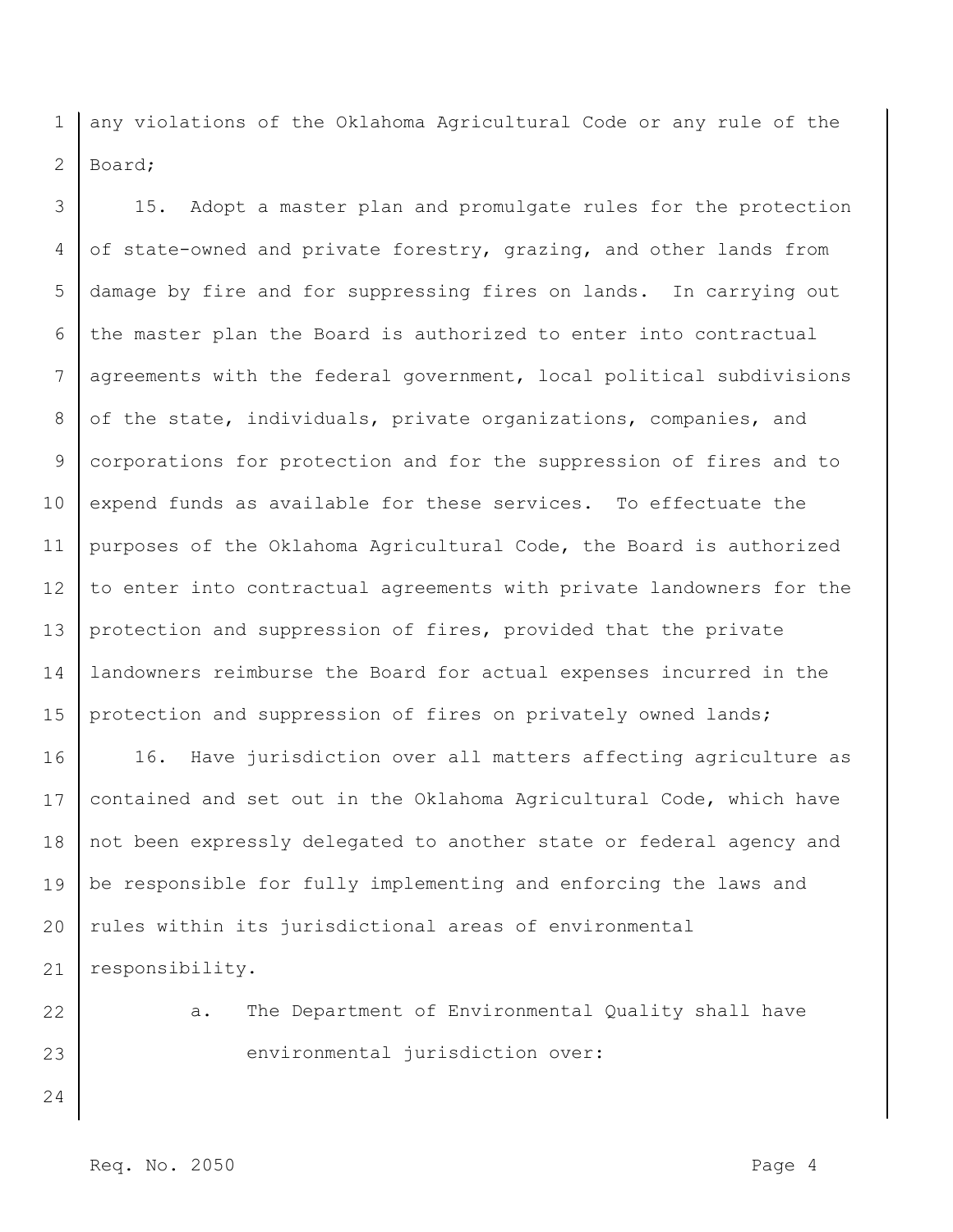- 1 2 3 4 5 (1) commercial manufacturers of fertilizers, grain and feed products, and chemicals, and over manufacturing of food and kindred products, tobacco, paper, lumber, wood, textile mill, and other agricultural products,
	- (2) slaughterhouses, but not including feedlots at these facilities, and
	- (3) aquaculture and fish hatcheries, including, but not limited to, discharges of pollutants and storm water to waters of the state, surface impoundments and land application of wastes and sludge, and other pollution originating at these facilities.
- 14 15 16 17 18 19 20 21 b. Facilities storing grain, feed, seed, fertilizer, and agricultural chemicals that are required by federal National Pollutant Discharge Elimination System (NPDES) regulations to obtain a permit for storm water discharges shall only be subject to the jurisdiction of the Department of Environmental Quality with respect to storm water discharges; 17. Have jurisdiction over all matters affecting the

importation, health, and quarantining of exotic livestock;

23

22

6

7

8

9

10

11

12

13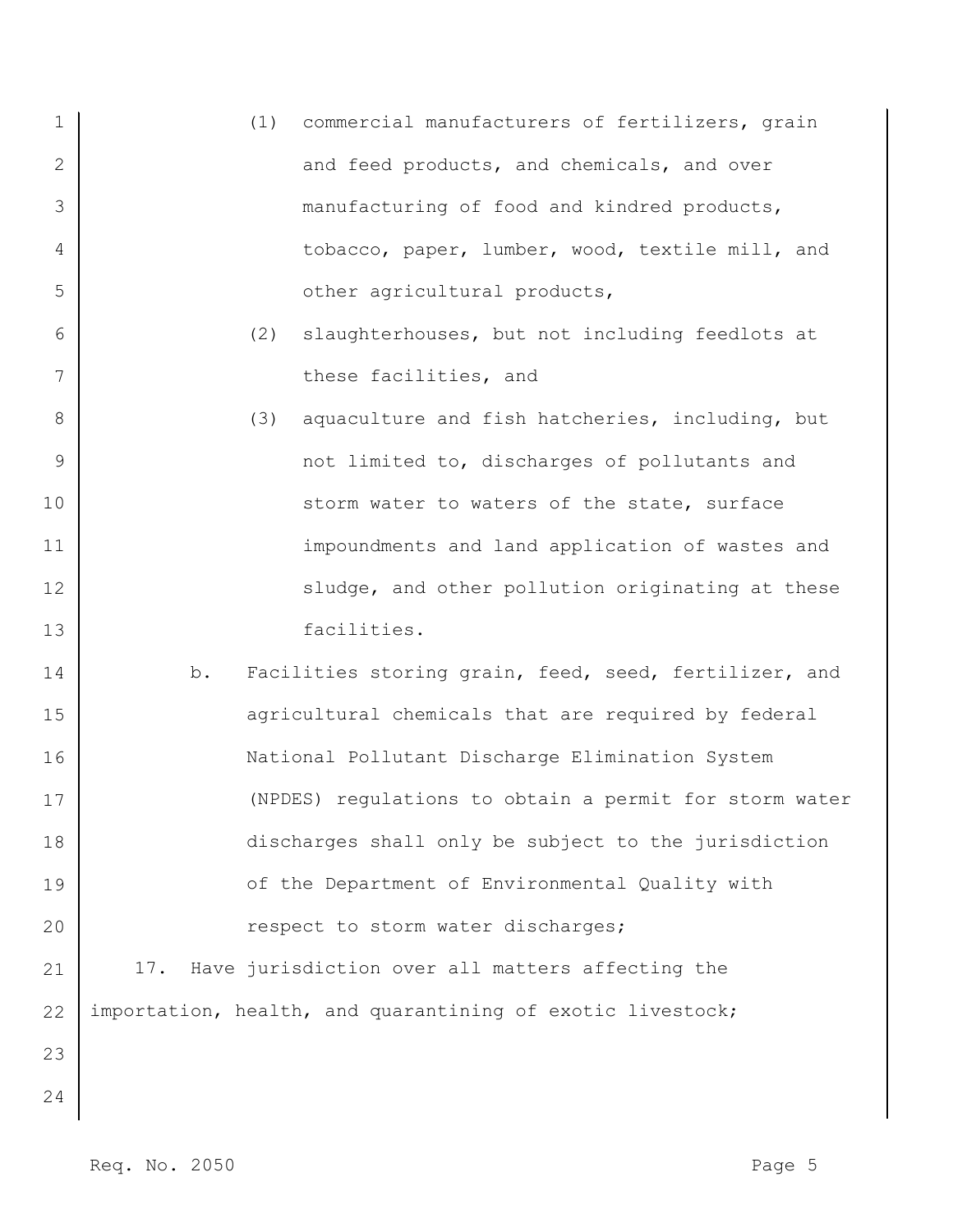1 2 3 18. Prescribe forms of application, certification, licenses, charters, and other forms and blanks as may be necessary to carry out the provisions of the Oklahoma Agricultural Code;

4 5 6 7 8 9 19. Stagger throughout the year the renewal dates for any licenses or permits issued by the Department pursuant to the provisions of the Oklahoma Agricultural Code by notifying licensees in writing of the expiration and renewal date being assigned to the licensee and permittee and by making an appropriate adjustment in the fee charged for the license or permit;

10 11 12 13 20. Establish and collect fees for licenses, permits, charters, and services provided. The fees shall be promulgated in accordance with the Administrative Procedures Act and shall be fair and equitable to all parties concerned;

14 15 16 17 18 21. Establish planting and harvesting seasons for the purpose of meeting the maximum driving and on-duty time exemptions set forth in the National Highway System Designation Act of 1995. The Board shall notify the United States Secretary of Transportation of the seasons;

19 20 21 22. Fix and adopt official standards for grading and classifying any agricultural commodity, meat, or meat product prepared, produced, or distributed in Oklahoma;

22 23 23. Promulgate rules, make investigations, and conduct hearings for the purpose of making inspection compulsory on any agricultural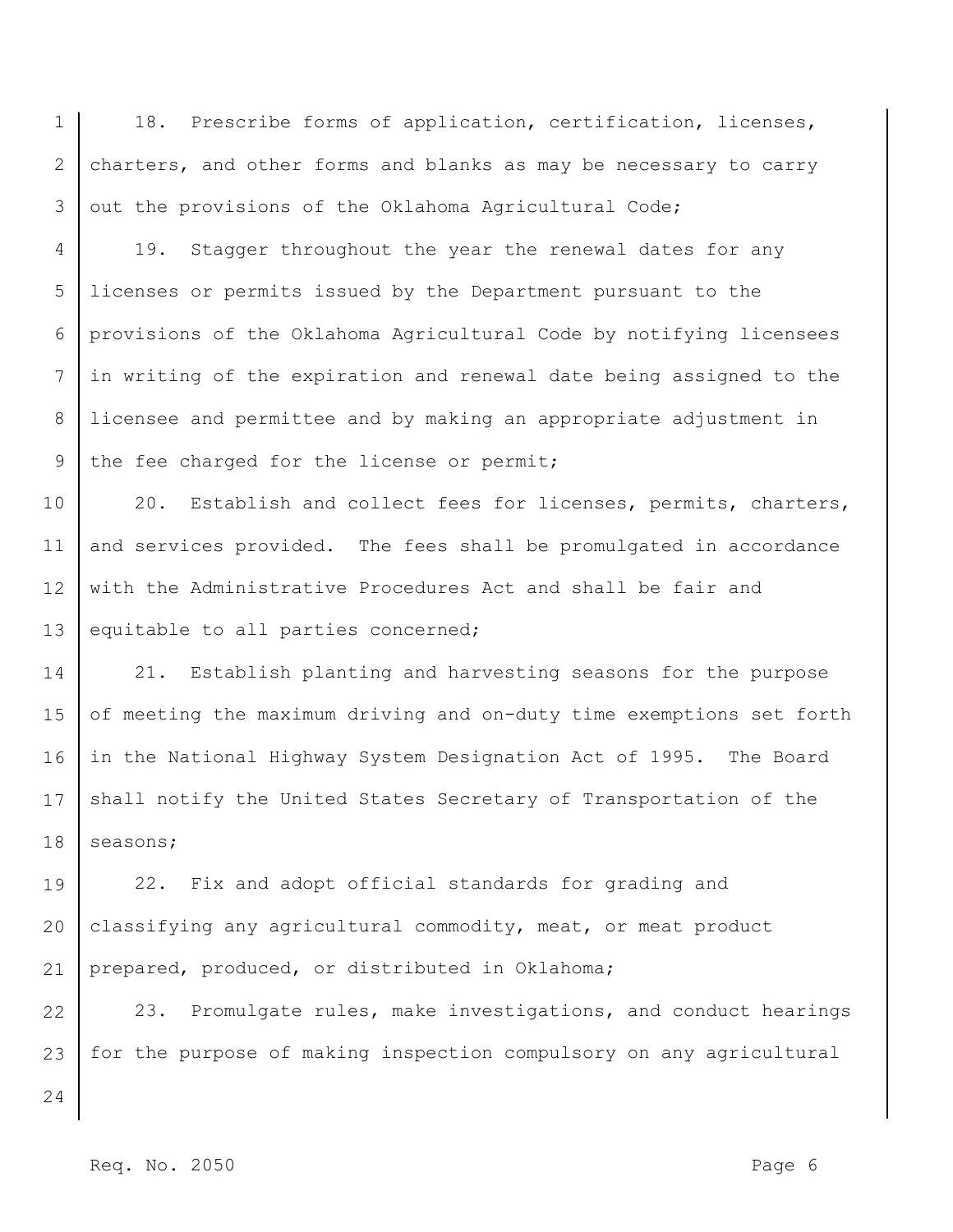1 2 commodity and designate the shipping points where compulsory inspection applies;

3 4 5 6 24. Inspect agricultural commodities, at any time, upon request of any financially interested party or when necessary and to issue certificates showing the quality and condition of the commodities at the time of the inspection;

7 8 9 10 25. Grade meat or meat products upon the request of any packing plant in Oklahoma. The packing plant shall be required to pay the cost of services, including the compensation and expenses of personnel employed to perform the actual grading;

11 12 13 26. Apply to the district court for a temporary or permanent injunction or any other remedy restraining any person from violating the Oklahoma Agricultural Code;

14 15 16 17 27. Extend and implement the powers and provisions granted by the Oklahoma Agricultural Code to all programs administered by the Department regardless of whether the statutes creating the program are codified in this title;

18 19 20 21 22 28. Increase its efforts to ensure the safety and quality of food and food products for wholesalers and retail sales in this state and shall include, but not be limited to, inspections of retailers and wholesalers to ensure compliance with all federal and state certification standards;

- 23
- 24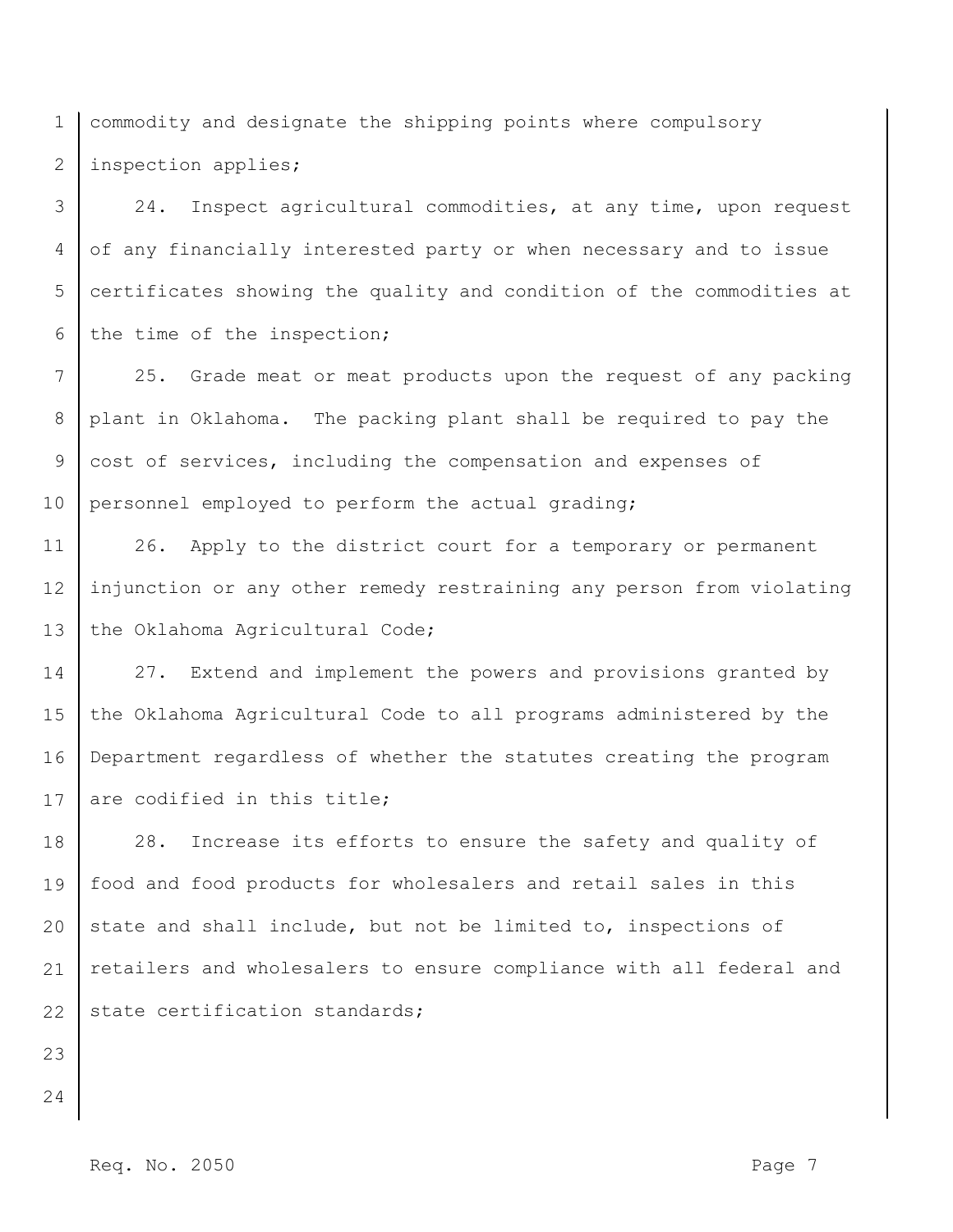1 2 3 29. Exercise all incidental powers which are necessary and proper to implement and administer the purposes of the Oklahoma Agricultural Code;

4 5 30. Accept upon behalf of the Department any gift or donation of property, including but not limited to monetary gifts;

6 7 31. Promulgate rules regarding prescribed burning and smoke management;

8 9 10 11 32. Enter into written leases or lease-purchase agreements to acquire equipment, furnishings, supplies and other items necessary for the operation of the Oklahoma Department of Agriculture, Food, and Forestry Agriculture Laboratory;

12 13 14 33. Exercise all incidental powers and promulgate rules, procedures and forms which are necessary and proper to implement, administer and enforce the Oklahoma Scrap Metal Dealers Act;

15 16 17 34. Promulgate rules to ensure state control of any federal program relating to on-farm fruit and vegetable production inspections and regulation;

18 19 35. Develop a pollinator protection plan to promote the health of and mitigate the risks to honeybees and other managed

20 pollinators; and

21 22 23 36. Issue certificates of free sale for any products or items within the jurisdiction of the Oklahoma Department of Agriculture, Food, and Forestry; and

24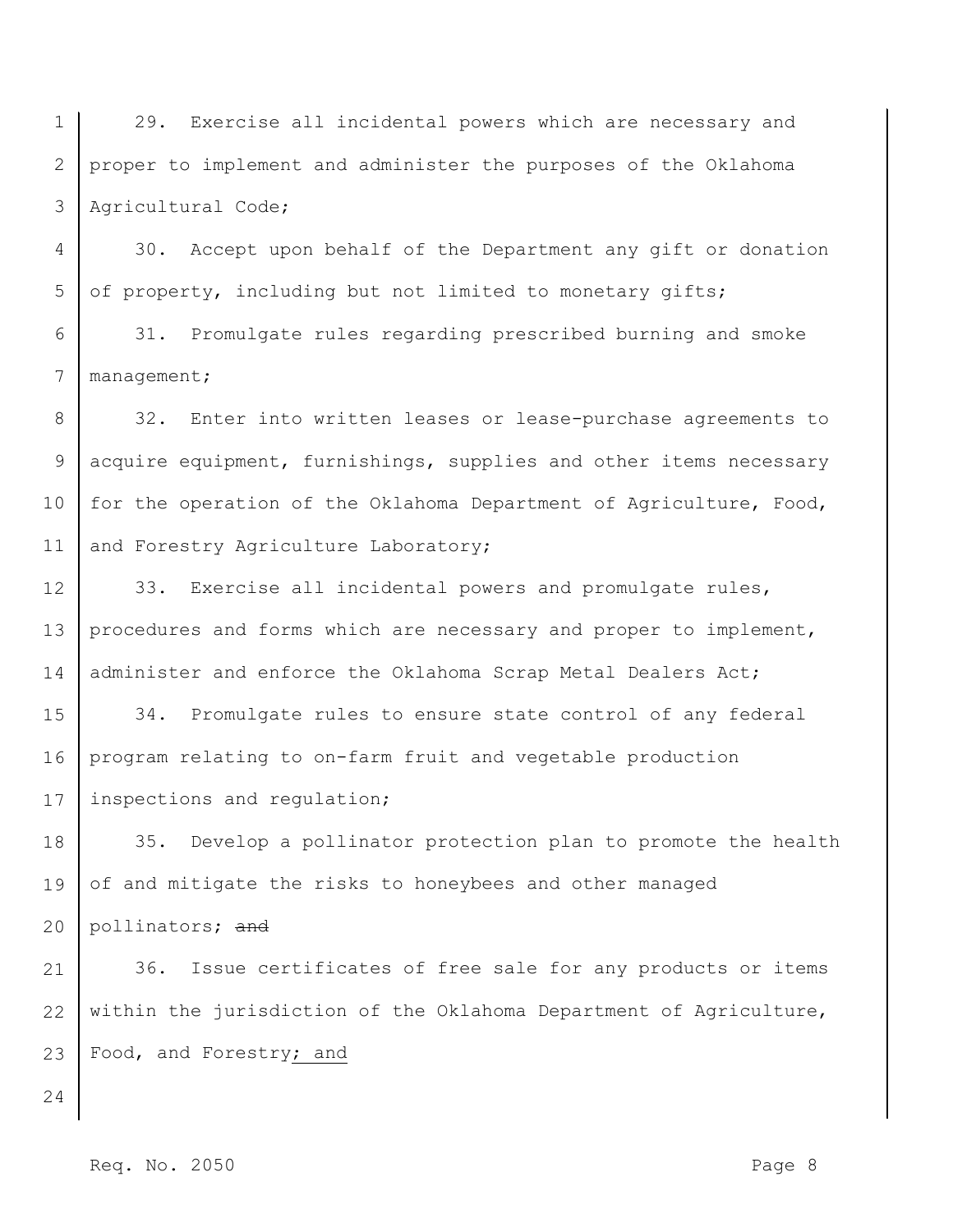1 2 3 4 37. Prepare, in consultation with the Governor and the Attorney General, any necessary plans, reports or other documents for submission to the United States Department of Agriculture for approval of the Oklahoma Industrial Hemp Program.

5 6 7 8 9 10 11 12 13 14 15 16 17 B. 1. If upon inspection or investigation, or whenever the Oklahoma Department of Agriculture, Food, and Forestry determines that there are reasonable grounds to believe that any person is in violation of any part of the Oklahoma Environmental Quality Code which is the responsibility and jurisdiction of the Oklahoma Department of Agriculture, Food, and Forestry, any rule promulgated by the State Board of Agriculture, or of any order, permit, certificate, registration, charter, or license issued by the Board, the Department may give written notice to the alleged violator of the specific violation and of the alleged violator's duty to correct the violation immediately or within a set time period or both and that the failure to do so shall result in administrative fines or penalties.

18 19 20 21 22 23 24 2. Whenever the Department finds that an emergency exists requiring immediate action to protect the public health, welfare, or the environment, the President of the State Board of Agriculture may without notice or hearing issue an order, effective upon issuance, reciting the existence of an emergency and requiring that action be taken as specified in the order to meet the emergency. Any person to whom an order is directed shall comply immediately but may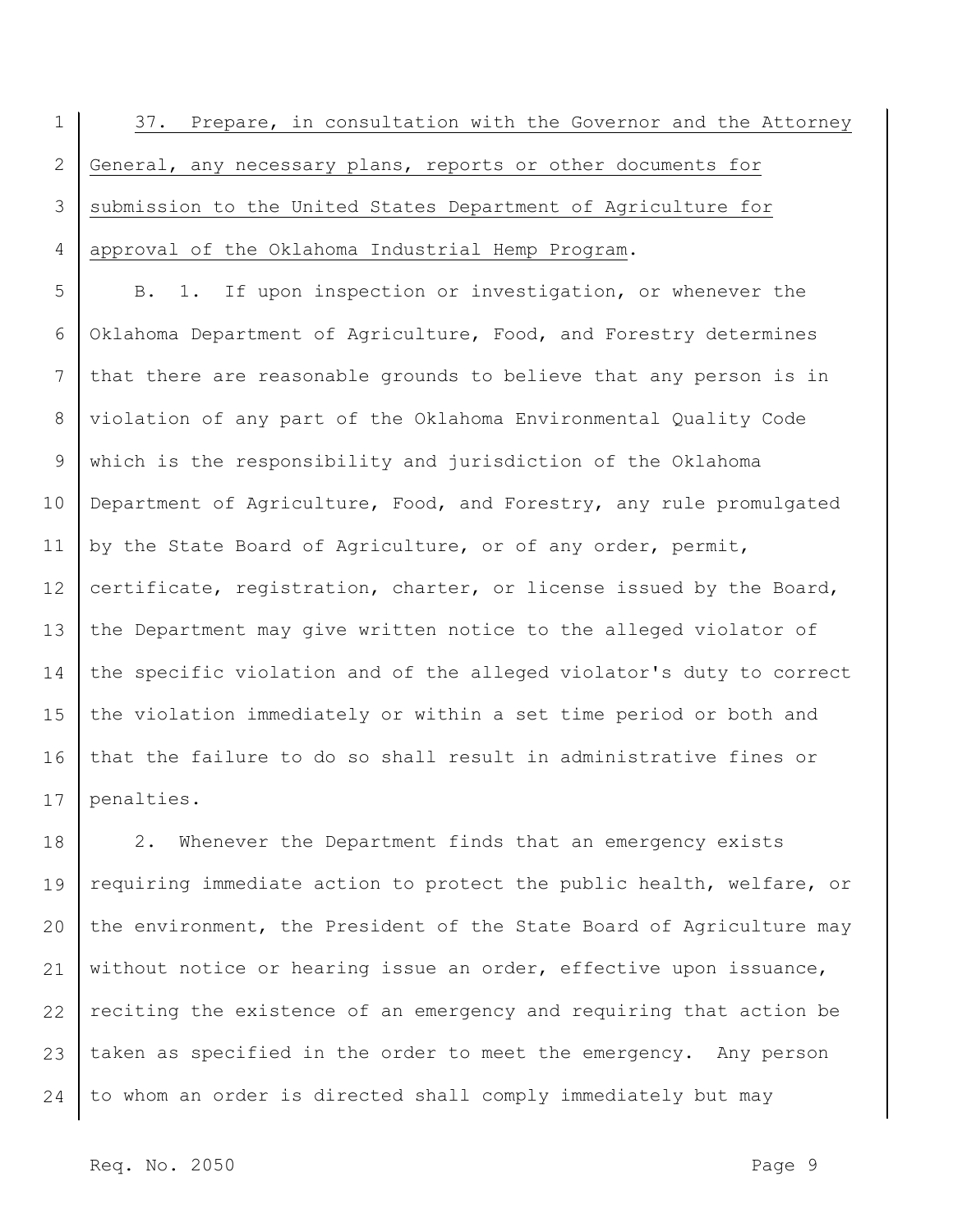1 2 3 4 5 request an administrative enforcement hearing within fifteen (15) days after the order is served. The hearing shall be held by the Department within ten (10) days after receipt of the request. On the basis of the hearing record, the President of the Board shall sustain or modify the original order.

6 7 8 9 SECTION 2. AMENDATORY Section 1, Chapter 64, O.S.L. 2018 (2 O.S. Supp. 2018, Section 3-401), is amended to read as follows: Section 3-401. This act shall be known and may be cited as the "Oklahoma Industrial Hemp Agricultural Pilot Program".

10 11 12 13 SECTION 3. AMENDATORY Section 2, Chapter 64, O.S.L. 2018 (2 O.S. Supp. 2018, Section 3-402), is amended to read as follows: Section 3-402. As used in the Oklahoma Industrial Hemp Agricultural Pilot Program:

14 15 16 17 18 19 1. "Certified seed" means industrial hemp seed that has been certified by the Oklahoma Department of Agriculture, Food, and Forestry as having no more than three-tenths of one percent (0.3%) delta-9 tetrahydrocannabinol concentration on a dry-weight basis; 2. "Department" means the Oklahoma Department of Agriculture, Food, and Forestry;

20 21 22 23 24 2. "Handling" means possessing or storing industrial hemp for any period of time on premises owned, operated or controlled by a person licensed to cultivate or process industrial hemp and also includes possessing or storing industrial hemp in a vehicle for any period of time other than during its actual transport from the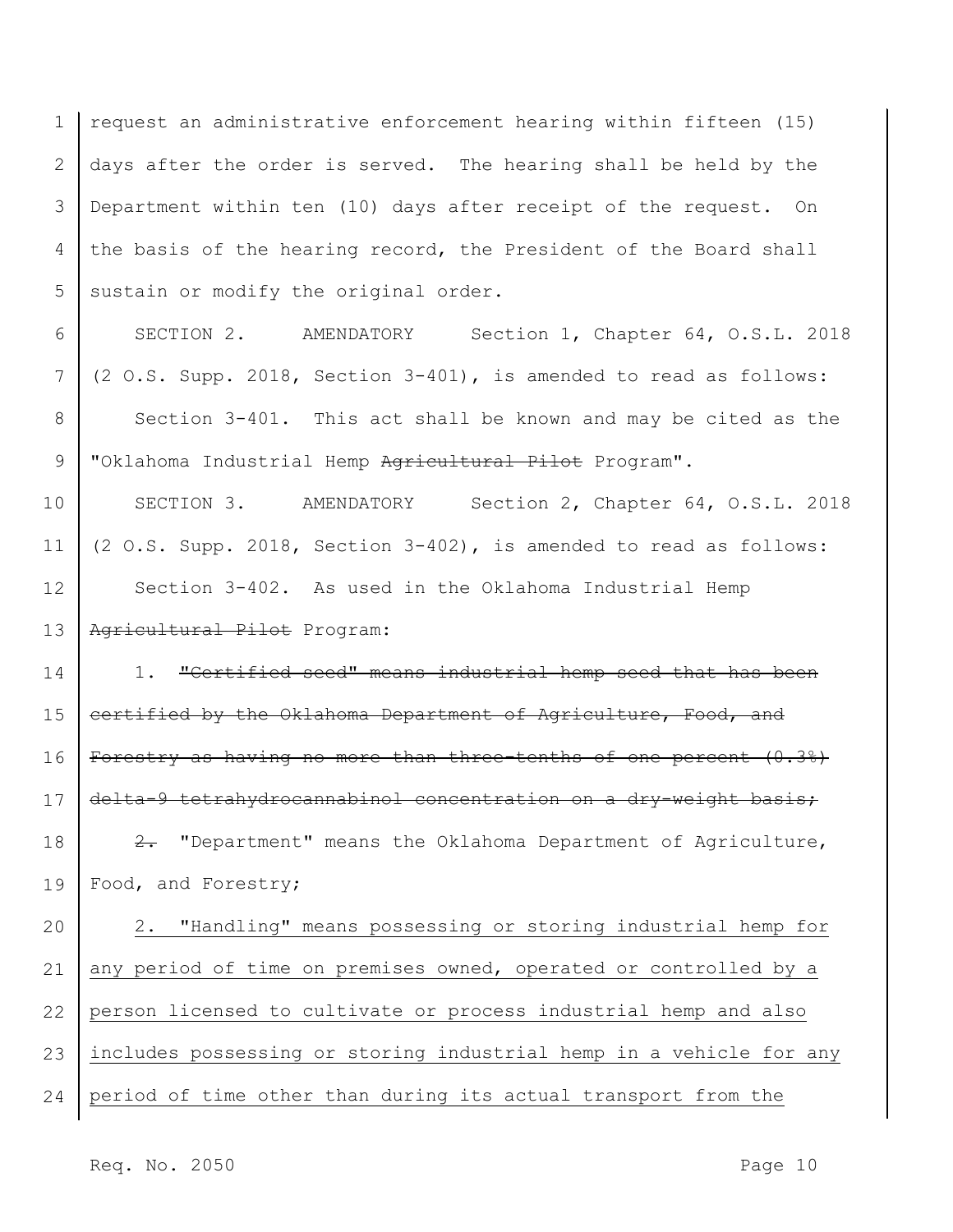1 2 premises of a licensed person to cultivate or process industrial hemp to the premises of another licensed person;

3 4 5 6 7 8 3. "Industrial hemp" means the plant Cannabis sativa L. and any part of the plant, including the seeds thereof, and all derivatives, extracts, cannabinoids, isomers, acids, salts and salts of isomers, whether growing or not, with a delta-9 tetrahydrocannabinol concentration of not more than three-tenths of one percent (0.3%) on a dry-weight basis;

9 10 11 12 13 14 15 16 17 18 4. "Licensee" means a university or an institution of higher education located in Oklahoma which person who holds a valid Industrial Hemp License to grow industrial hemp under the Oklahoma Industrial Hemp Agricultural Pilot Program. Nothing in the Oklahoma Industrial Hemp Agricultural Pilot Program shall prevent the licensee from adopting policies and procedures to subcontract with persons or other legal entities to carry out the purposes of the program; provided, that the Oklahoma Department of Agriculture, Food, and Forestry shall ensure subcontractors comply with the program requirements; and

19 20 21 22 23 5. "Industrial Hemp License" or "License" means authorization by the Department for any university or an institution of higher education in Oklahoma person to grow and cultivate industrial hemp on a registered land area for research and development purposes as part of the Oklahoma Industrial Hemp Agricultural Pilot Program; and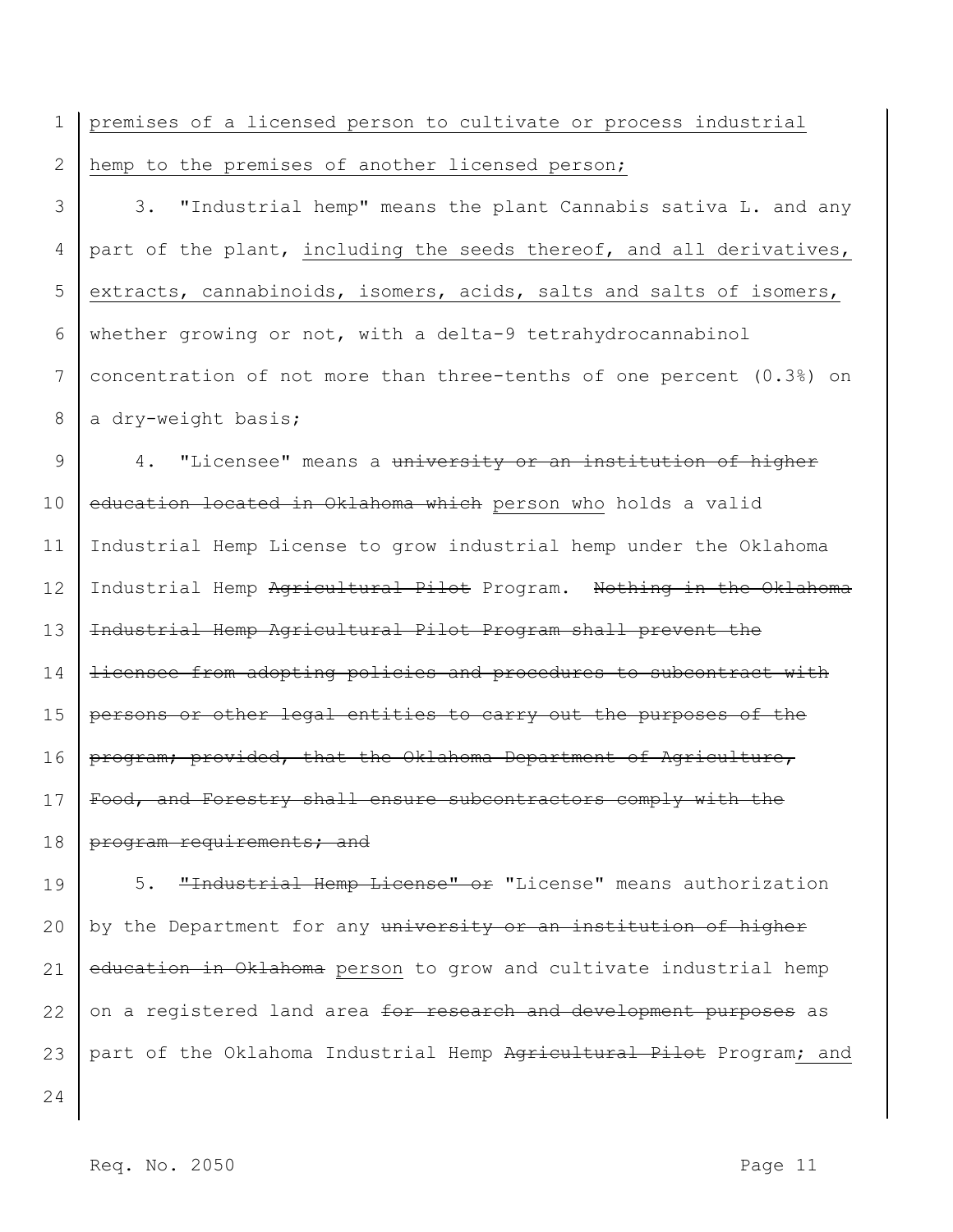| $\mathbf 1$   | 6. "Processing" means converting industrial hemp into a                   |
|---------------|---------------------------------------------------------------------------|
| $\mathbf{2}$  | marketable form, including the production of all derivatives,             |
| 3             | extracts, cannabinoids, isomers, acids, salts and salts of isomers.       |
| 4             | SECTION 4. AMENDATORY<br>Section 3, Chapter 64, O.S.L. 2018               |
| 5             | (2 O.S. Supp. 2018, Section 3-403), is amended to read as follows:        |
| 6             | Section 3-403. A. A licensee is authorized to:                            |
| 7             | 1. Engage engage in the growth and, cultivation, handling or              |
| 8             | processing of industrial hemp from cortified seeds for agricultural       |
| $\mathcal{G}$ | plant research and development purposes; and                              |
| 10            | 2. Engage in the growth and cultivation of industrial hemp from           |
| 11            | certified seeds for marketing development purposes.                       |
| 12            | The activities performed under the Oklahoma Industrial Hemp<br><b>B</b> . |
| 13            | Agricultural Pilot Program shall not subject the persons                  |
| 14            | participating in the program to criminal liability under the Uniform      |
| 15            | Controlled Dangerous Substances Act. The exemption from criminal          |
| 16            | liability provided for in this subsection is a limited exemption          |
| 17            | that shall be strictly construed and shall not apply to an activity       |
| 18            | that is not expressly permitted under the Oklahoma Industrial Hemp        |
| 19            | Agricultural Pilot Program.                                               |
| 20            | SECTION 5. AMENDATORY Section 4, Chapter 64, O.S.L. 2018                  |
| 21            | (2 O.S. Supp. 2018, Section 3-404), is amended to read as follows:        |
| 22            | Section 3-404. A. A university or an institution of higher                |
| 23            | education located in Oklahoma wishing person intending to engage in       |
| 24            | industrial hemp growth and, cultivation, handling or processing           |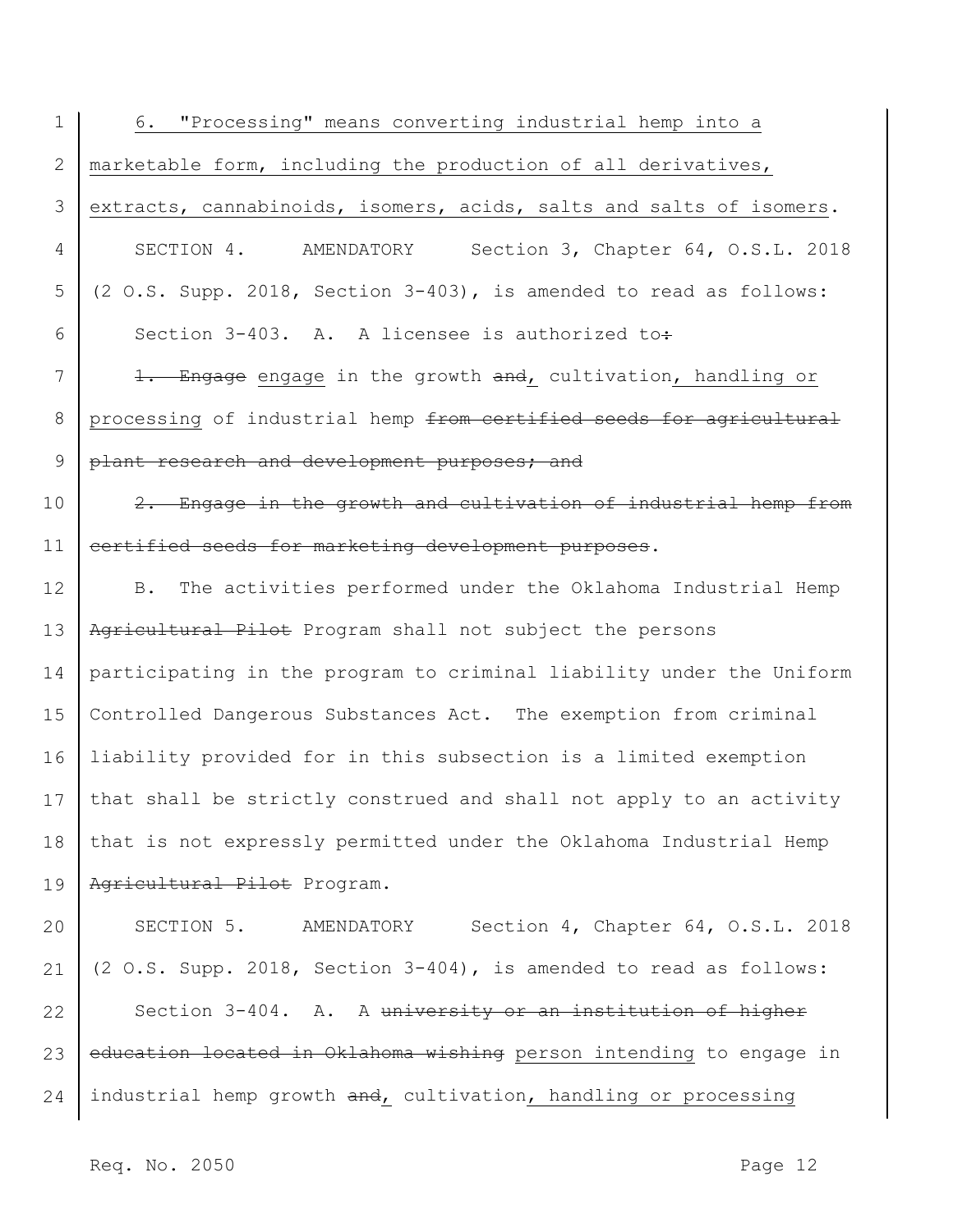| $\mathbf 1$ | authorized under the Oklahoma Industrial Hemp Agricultural Pilot      |
|-------------|-----------------------------------------------------------------------|
| 2           | Program shall apply to the Oklahoma Department of Agriculture, Food,  |
| 3           | and Forestry for a license prior to planting, handling or processing  |
| 4           | the industrial hemp.                                                  |
| 5           | The application shall include:<br>1.                                  |
| 6           | the name and address of the university or an<br>a.                    |
| 7           | institution of higher education applicant,                            |
| 8           | the legal description, global positioning system<br>b.                |
| 9           | location, and map of the land area on which the                       |
| 10          | Hicensee applicant will engage in industrial hemp                     |
| 11          | growth and cultivation operations, handling operations                |
| 12          | or processing operations, and                                         |
| 13          | a statement of intended end use, and<br>$\mathtt{C}$ .                |
| 14          | a statement that the licensee intends to plant only<br>$d$ .          |
| 15          | certified seeds.                                                      |
| 16          | By submitting an application, the <del>licensee</del> applicant<br>2. |
| 17          | acknowledges and agrees that:                                         |
| 18          | information provided to the Department may be provided<br>a.          |
| 19          | to law enforcement agencies,                                          |
| 20          | the licensee and any entities contracting with the<br>b.              |
| 21          | Hicensee applicant shall allow and fully cooperate                    |
| 22          | with any inspection and sampling that the Department                  |
| 23          | deems necessary,                                                      |
| 24          |                                                                       |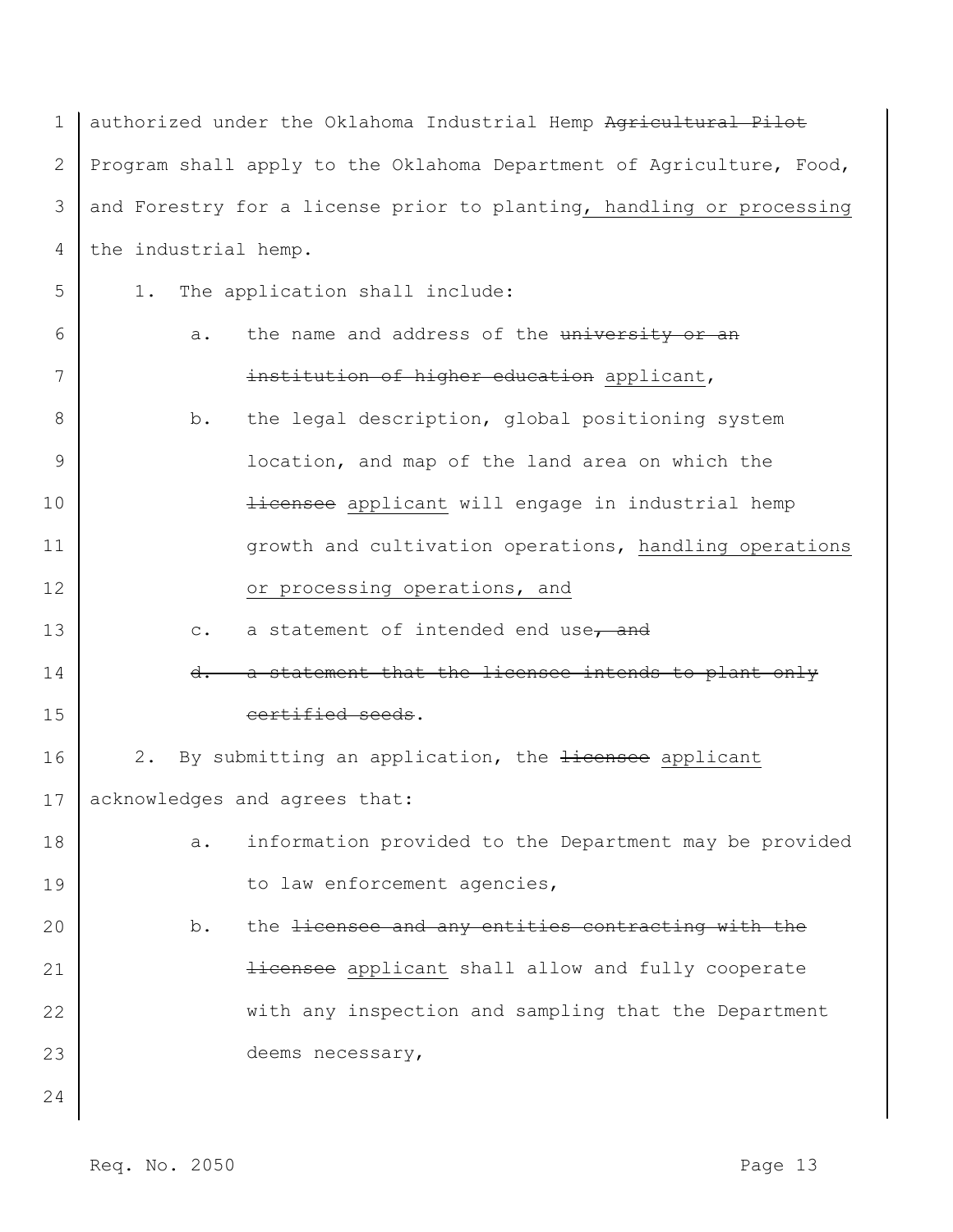- 1 2 3 c. the *licensee* applicant will submit all required reports by the applicable due dates specified by the Department, and
- 4 5 6 7 8 d. the <del>licensee</del> applicant has the legal right to cultivate, handle or process industrial hemp from certified seeds on the registered land area and shall grant the Department access for inspection and sampling.

9 10 11 12 13 14 15 16 17 18 B. The Department shall collect a nonrefundable fee from the **licensee** applicant at the time of application. The Department shall set a fee schedule based on the size and use of the land area on which the licensee will conduct industrial hemp growing or cultivation operations and shall set the fee at a level sufficient to generate the amount of monies necessary to cover the Department's direct costs in implementing the Oklahoma Industrial Hemp Agricultural Pilot Program. Denied applications for a license may be resubmitted within a twelve-month period. The Department may waive the fee for resubmitted applications.

19 20 21 22 23 24 C. A license issued pursuant to this section is valid for one (1) year. In order to continue engaging in industrial hemp growth and cultivation operations in Oklahoma, the licensee must shall annually apply for a license in accordance with subsection A of this section. The Department may set a separate fee schedule for renewal of existing licenses in good standing.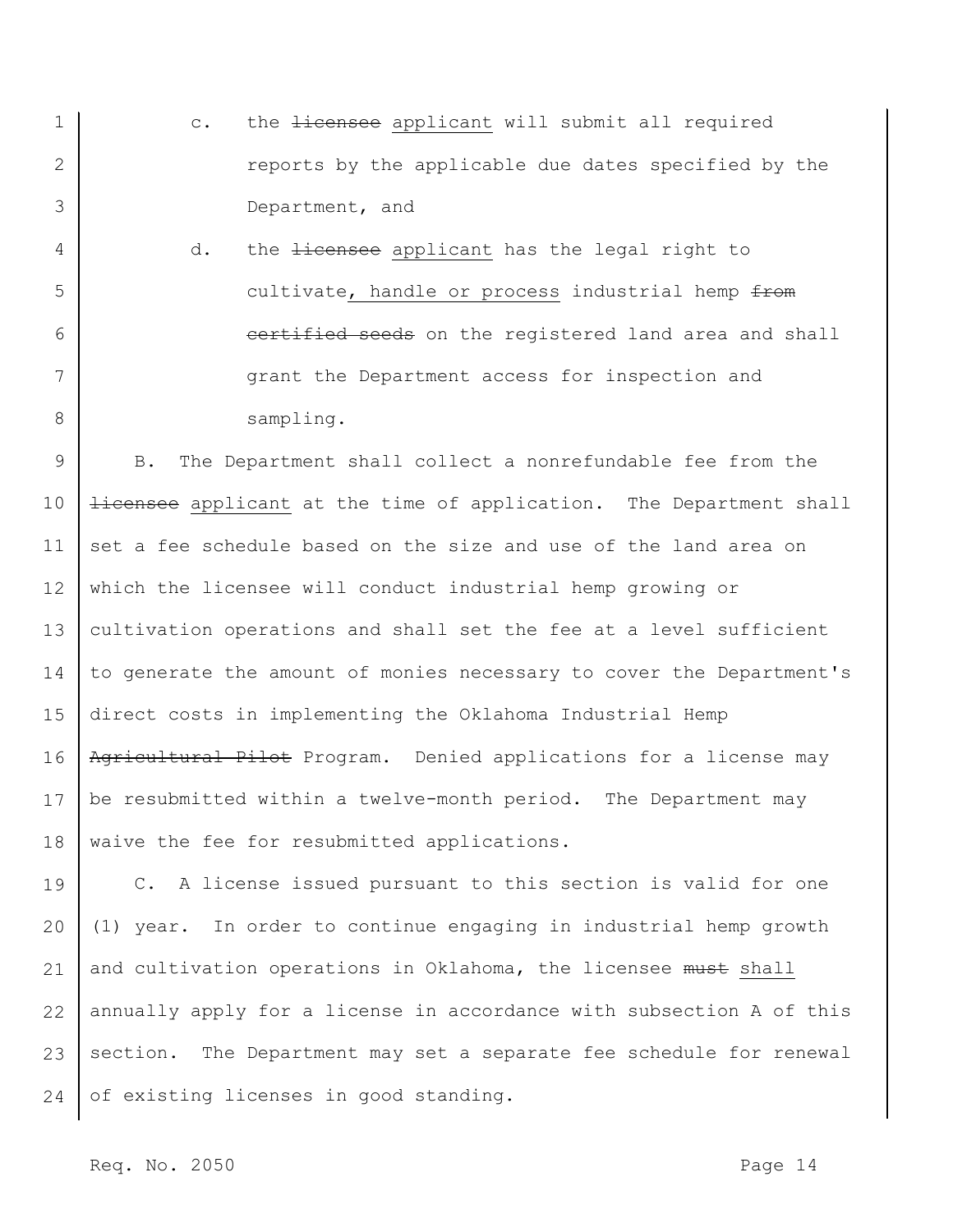1 2 3 4 5 D. All industrial hemp plant material shall be planted, grown and harvested under a valid license. Any plant material that is not harvested in the license period in which it was planted or volunteer plants that are not destroyed must be declared for inclusion in a subsequent license.

6 7 8 9 10 11 E. If the licensee wishes to alter the land area on which the licensee will conduct industrial hemp growth and, cultivation, handling or processing operations within thirty (30) days of any new license, before altering the area, the licensee shall submit to the Department an updated legal description, global positioning system location, and map specifying the proposed alterations.

12 13 14 F. Each licensee shall report any changes to information provided in the license application within ten (10) days of such change to the Department.

15 16 G. A licensee shall maintain all records pertaining to the license and growing records for a minimum of three (3) years.

17 18 19 H. The Department shall promulgate rules necessary to implement the licensing program and to implement the Oklahoma Industrial Hemp Agricultural Pilot Program.

## 20 21 I. The Department shall promulgate rules to facilitate transportation of industrial hemp.

22 23 SECTION 6. AMENDATORY Section 6, Chapter 64, O.S.L. 2018 (2 O.S. Supp. 2018, Section 3-406), is amended to read as follows: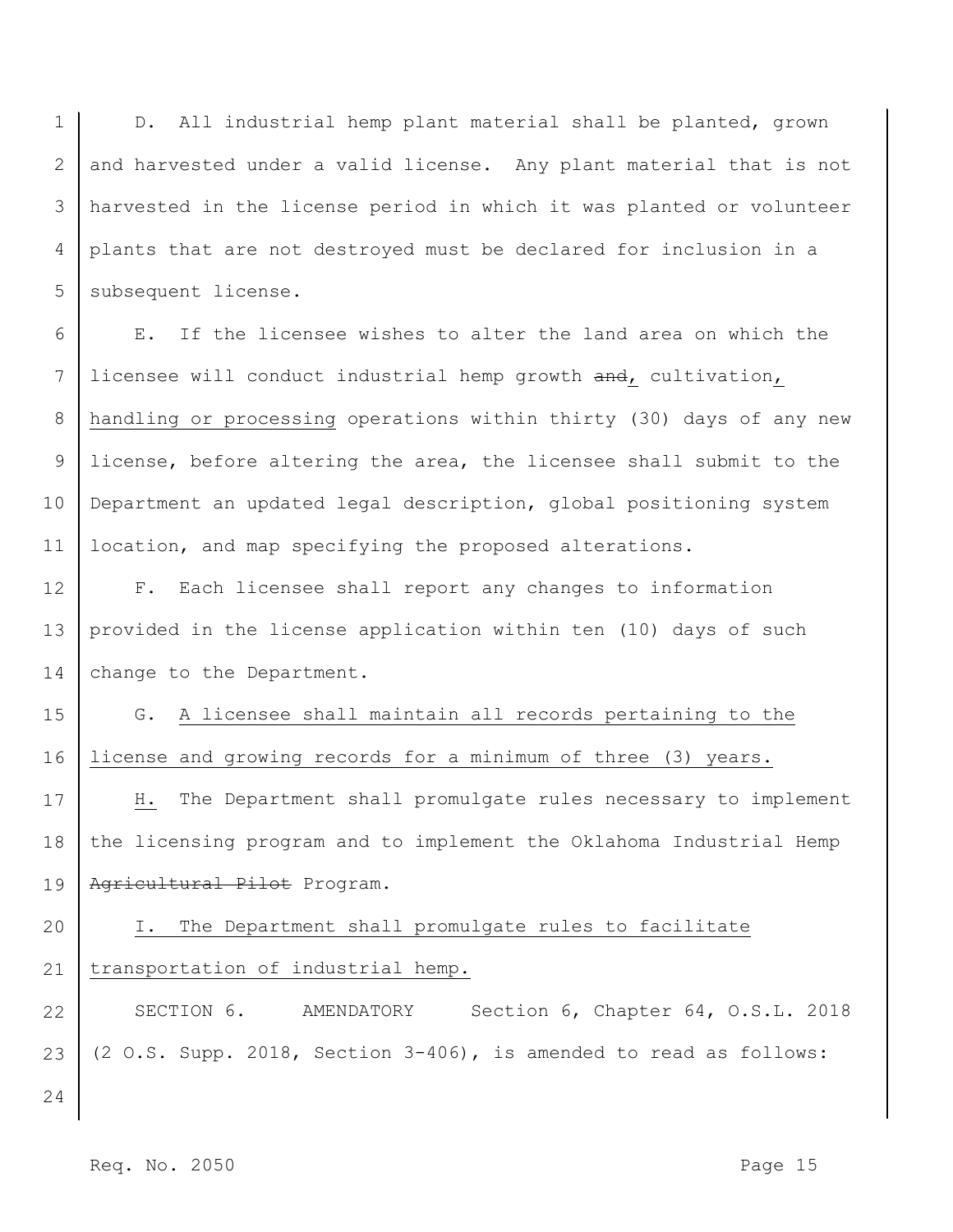1 2 3 4 5 6 7 8 9 10 11 12 13 14 15 16 17 18 19 20 21 22 23 24 Section 3-406. A. At least thirty (30) days prior to harvest, each licensee shall file a harvest report on a form approved by the Department that includes: 1. A statement of intended disposition of its industrial hemp crop; and 2. The harvest date or dates, location and yield of each variety cultivated within a registered land area+ 3. The documented environmental impacts and viability of each variety; and 4. Research data that would assist the Department in future commercialization of industrial hemp. B. A licensee shall notify the Department immediately of any changes in a reported harvest date by more than five (5) days. SECTION 7. AMENDATORY Section 7, Chapter 64, O.S.L. 2018 (2 O.S. Supp. 2018, Section 3-407), is amended to read as follows: Section 3-407. A. Any plants of the licensee are subject to at least annual routine inspection inspections and sampling to verify that the delta-9 tetrahydrocannabinol concentration of the plants planted does not exceed three-tenths of one percent (0.3%) on a dryweight basis plant meets the definition of industrial hemp. The Department shall notify each licensee of the scope of the inspection and the process by which the inspection will be conducted. The Department shall promulgate rules regarding the procedures of inspection and sampling.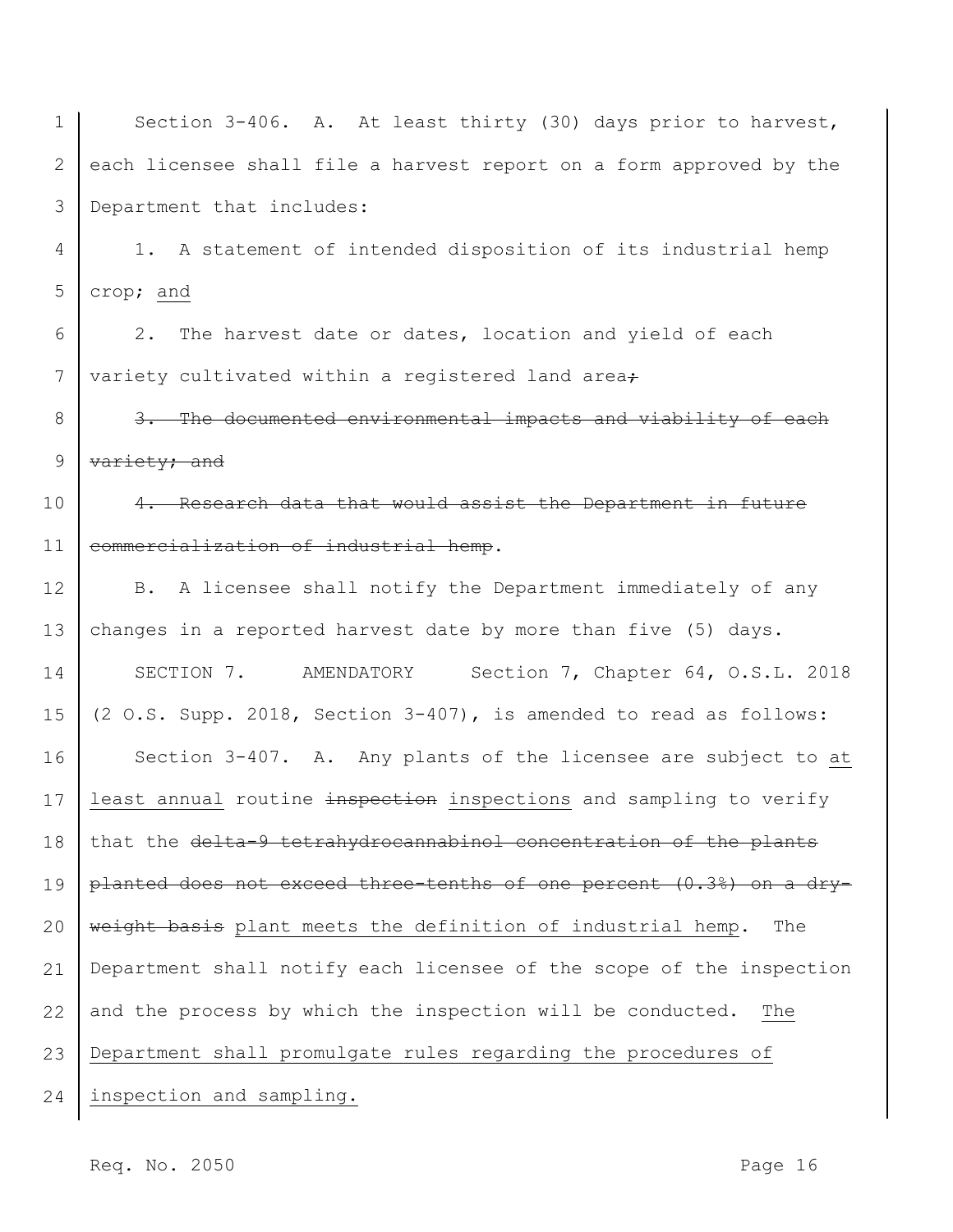1 2 3 4 B. In addition to any routine inspection and sampling under subsection A of this section, the The Department may inspect and take samples from any licensee's plants during normal business hours.

5 6 C. Licenses for handling or processing shall be subject to at least annual inspections in addition to compliance inspections.

7 8 9 10 11 12 13 14 15 E. D. The Department shall make a good-faith attempt to have the licensee present at the time of inspection and sampling. The licensee or authorized representative shall provide the Department's inspector with complete and unrestricted access to all plants, parts and seeds, whether growing or harvested, and all land, buildings and other structures used for the growth, cultivation, harvesting  $\Theta$ r, storage, handling or processing of industrial hemp, and all documents and records pertaining to the licensee's industrial hempgrowing and, cultivation operation, handling and processing.

16 17 18 19 20 21  $\theta$ . E. The licensee shall pay for any inspection and laboratory analysis costs that the Department deems necessary within thirty (30) days of the date of the receipt of an invoice for the costs. The Department shall waive all inspection or sampling costs if no inconsistencies or violations are identified during an inspection that is not part of the regular annual inspection process.

22 23 24 E. F. The Department shall promulgate rules to establish a process by which a licensee may contest the procedures, protocols and results or findings of the inspection.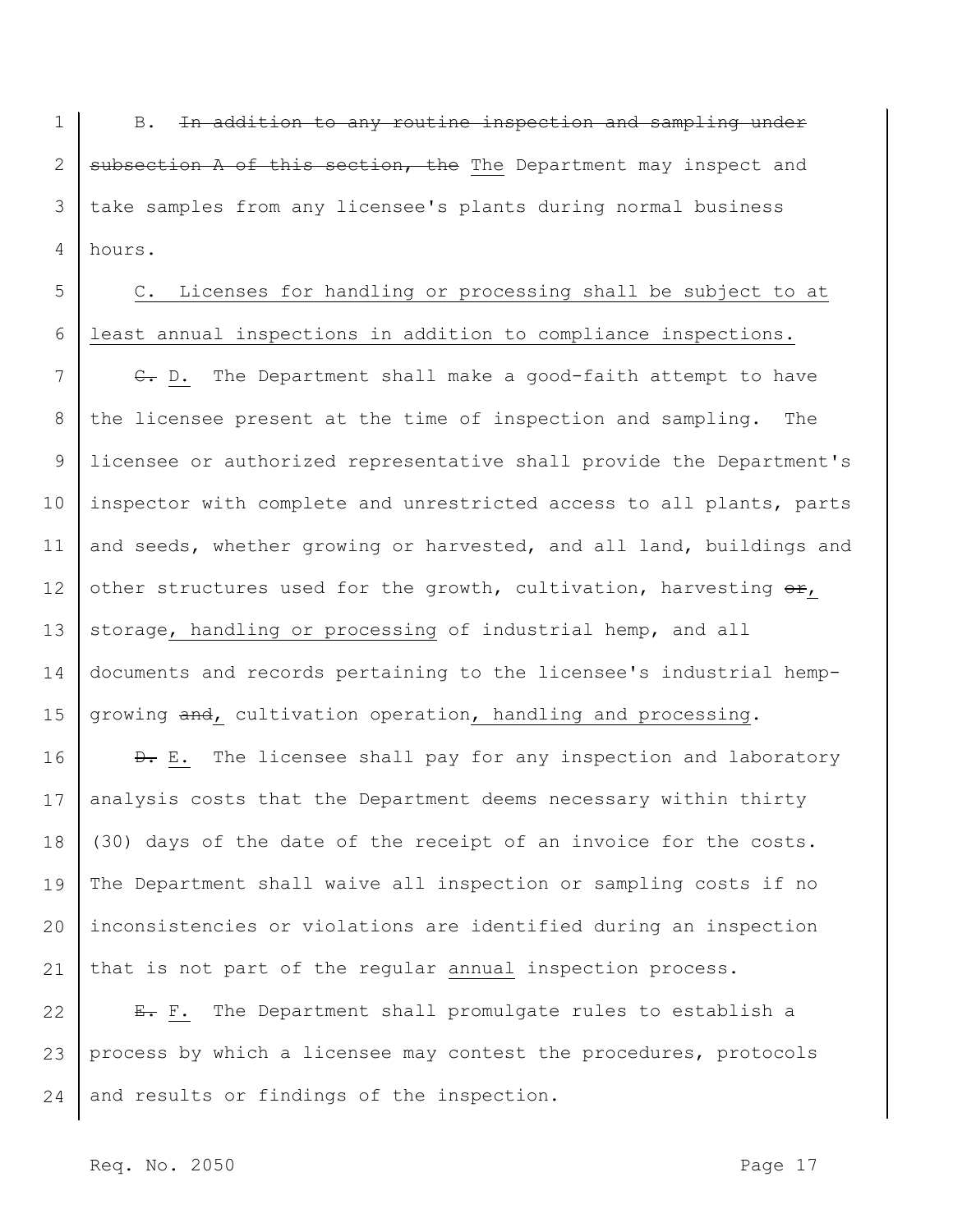1 2 3 4 5 6 7 8 9 10 11 12 SECTION 8. AMENDATORY Section 8, Chapter 64, O.S.L. 2018 (2 O.S. Supp. 2018, Section 3-408), is amended to read as follows: Section 3-408. A. The Department may deny, revoke or suspend a license if the licensee: 1. Violates any provision of the Oklahoma Industrial Hemp Agricultural Pilot Program or rules adopted pursuant to the program; 2. Engages in fraud or deception in the procurement of or attempt to procure a license under this Oklahoma Industrial Hemp Agricultural Pilot Program or provides false information on a license application; 3. Refuses or fails to cooperate and assist the Department with the inspection process;

13 14 15 4. Refuses or fails to provide any information required or requested by the Department for purposes of the Oklahoma Industrial Hemp Agricultural Pilot Program;

16 17 18 19 20 21 5. Knowingly provides false, misleading or incorrect information pertaining to the licensee's cultivation, handling or processing of industrial hemp to the Department by any means, including information provided in any application form, report, record or inspection required or maintained for purposes of the Oklahoma Industrial Hemp Agricultural Pilot Program;

22 23 6. Fails to submit any report required by the Oklahoma Industrial Hemp Agricultural Pilot Program; or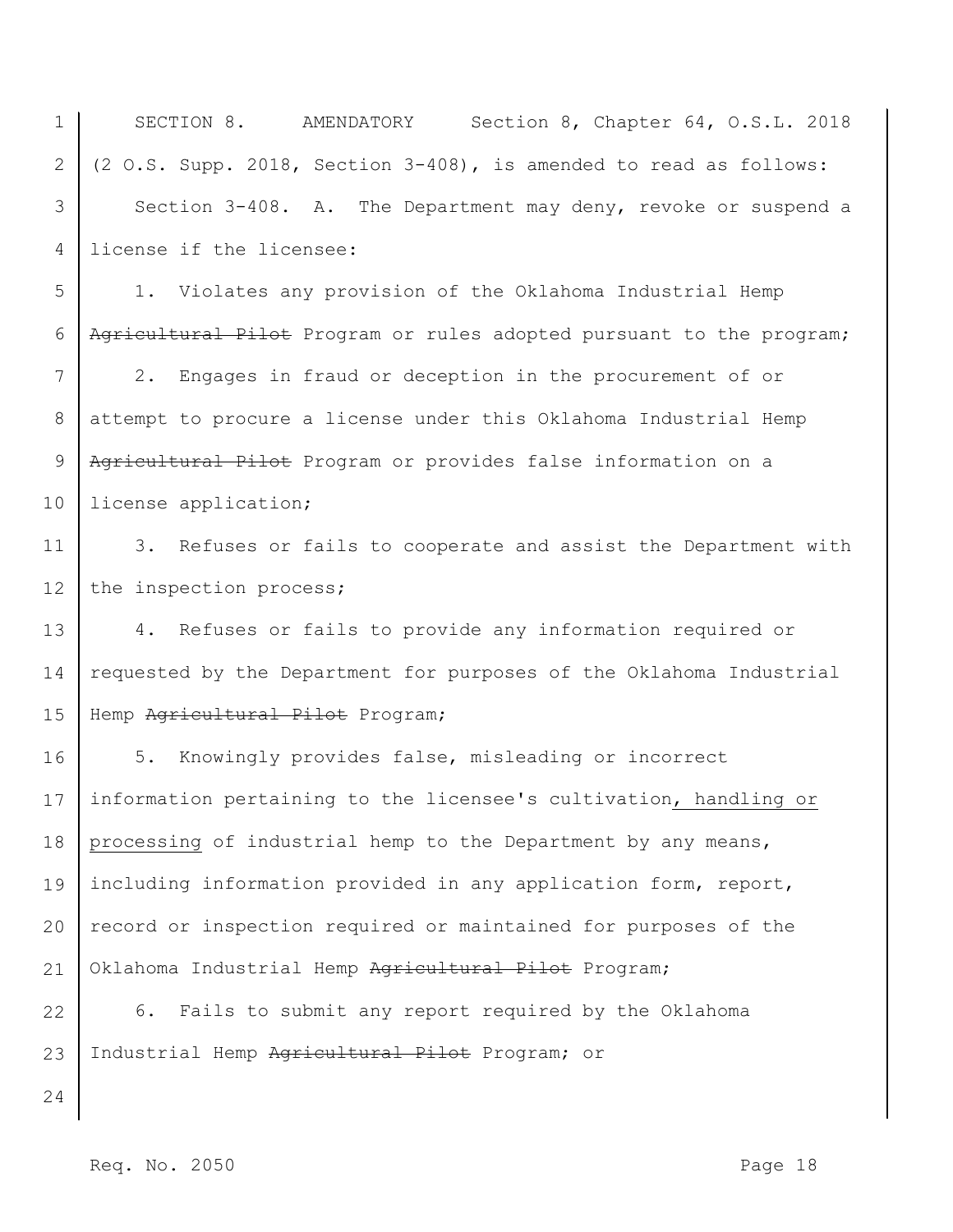1 7. Fails to pay fees required by the Oklahoma Industrial Hemp 2 Agricultural Pilot Program.

| 3                    | B. 1. If a sample of a licensee's industrial hemp tests higher       |
|----------------------|----------------------------------------------------------------------|
| 4                    | than three-tenths of one percent (0.3%) but less than one percent    |
| 5                    | (1%) delta-9 tetrahydrocannabinol concentration, the licensee shall  |
| 6                    | not be subject to any penalty under the Oklahoma Industrial Hemp     |
| $7\phantom{.0}$      | Agricultural Pilot Program if the crop is destroyed or utilized on   |
| 8                    | site in a manner approved of and verified by the Department; and     |
| $\mathcal{G}$        | 2. The disposal method used shall be based on rules promulgated      |
| 10                   | by the State Board of Agriculture and shall comply with a corrective |
| 11                   | action plan developed by the licensee.                               |
| 12                   | C. 1. A licensee that negligently violates the provisions of         |
| 13                   | the Oklahoma Industrial Hemp Program shall not be subject to a       |
| 14                   | criminal enforcement action; and                                     |
| 15                   | 2. A licensee that negligently violates the provisions of the        |
|                      |                                                                      |
|                      | Oklahoma Industrial Hemp Program three (3) times in any five-year    |
|                      | period shall be ineligible to obtain a license to produce hemp for a |
|                      | period of five (5) years beginning on the date of the third          |
|                      | 19 violation.                                                        |
| 16<br>17<br>18<br>20 | D. Any person convicted of a felony relating to a controlled         |
| 21                   | substance under state or federal law shall be ineligible during the  |
| 22                   | ten-year period following the date of conviction to participate in   |
| 23                   | this program.                                                        |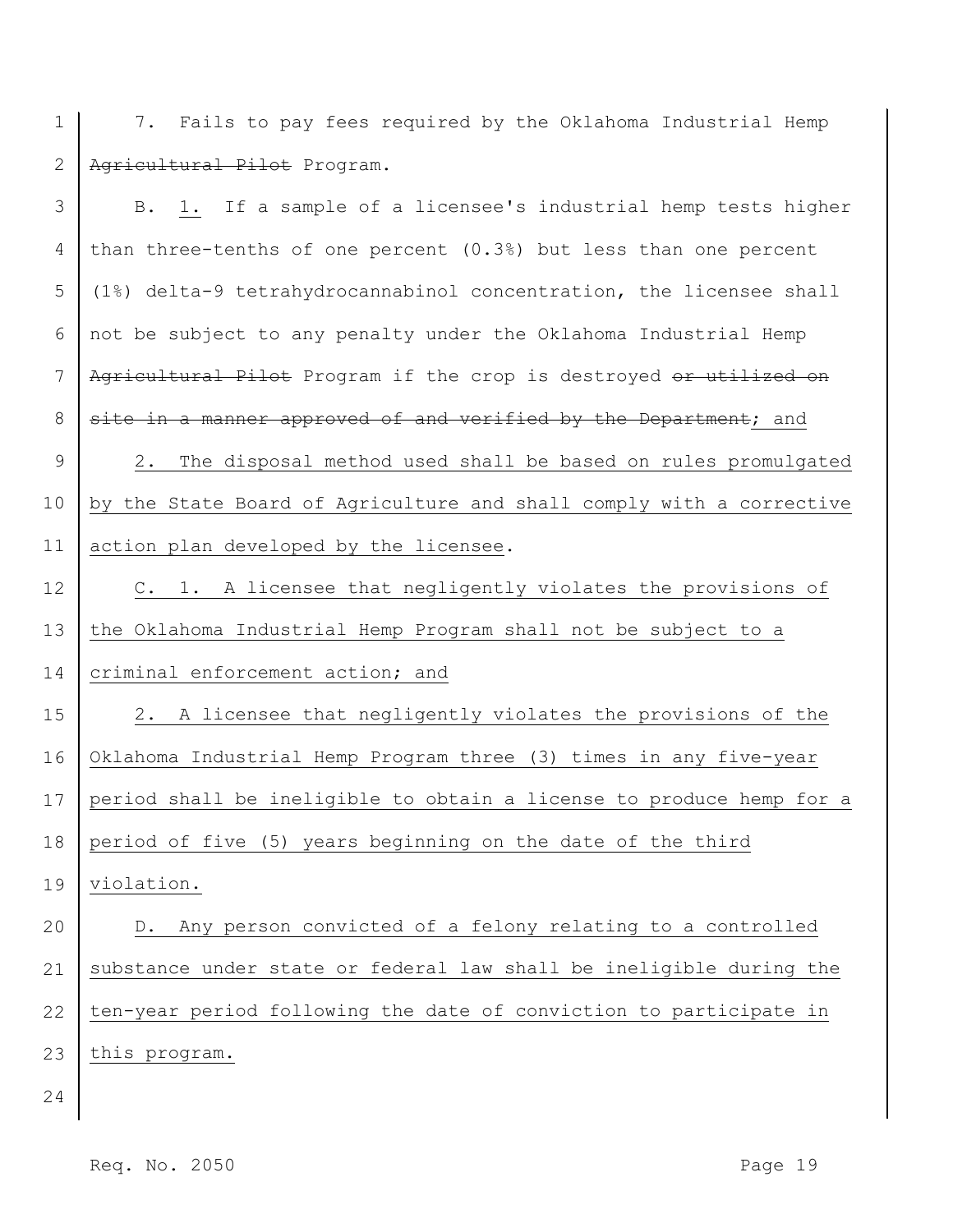1 2 3 SECTION 9. AMENDATORY Section 10, Chapter 64, O.S.L. 2018 (2 O.S. Supp. 2018, Section 3-410), is amended to read as follows:

4 5 6 7 8 9 10 11 12 13 14 15 16 17 Section 3-410. There is hereby created in the State Treasury a revolving fund for the State Board of Agriculture to be designated the "Oklahoma Industrial Hemp Agricultural Pilot Program Fund". The fund shall be a continuing fund, not subject to fiscal year limitations and shall consist of all monies received by the State Board of Agriculture from fees received and collected pursuant to the Oklahoma Industrial Hemp Agricultural Pilot Program, donations, grants, contributions and gifts from any public or private source. The Board may expend funds for the purposes set forth in the Oklahoma Industrial Hemp Agricultural Pilot Program. Expenditures from said fund shall be made upon warrants issued by the State Treasurer against claims filed as prescribed by law with the Director of the Office of Management and Enterprise Services for approval and payment.

18 19 20 SECTION 10. AMENDATORY 63 O.S. 2011, Section 2-101, as last amended by Section 11, Chapter 64, O.S.L. 2018 (63 O.S. Supp. 2018, Section 2-101), is amended to read as follows:

21 22 Section 2-101. As used in the Uniform Controlled Dangerous Substances Act:

23 24 1. "Administer" means the direct application of a controlled dangerous substance, whether by injection, inhalation, ingestion or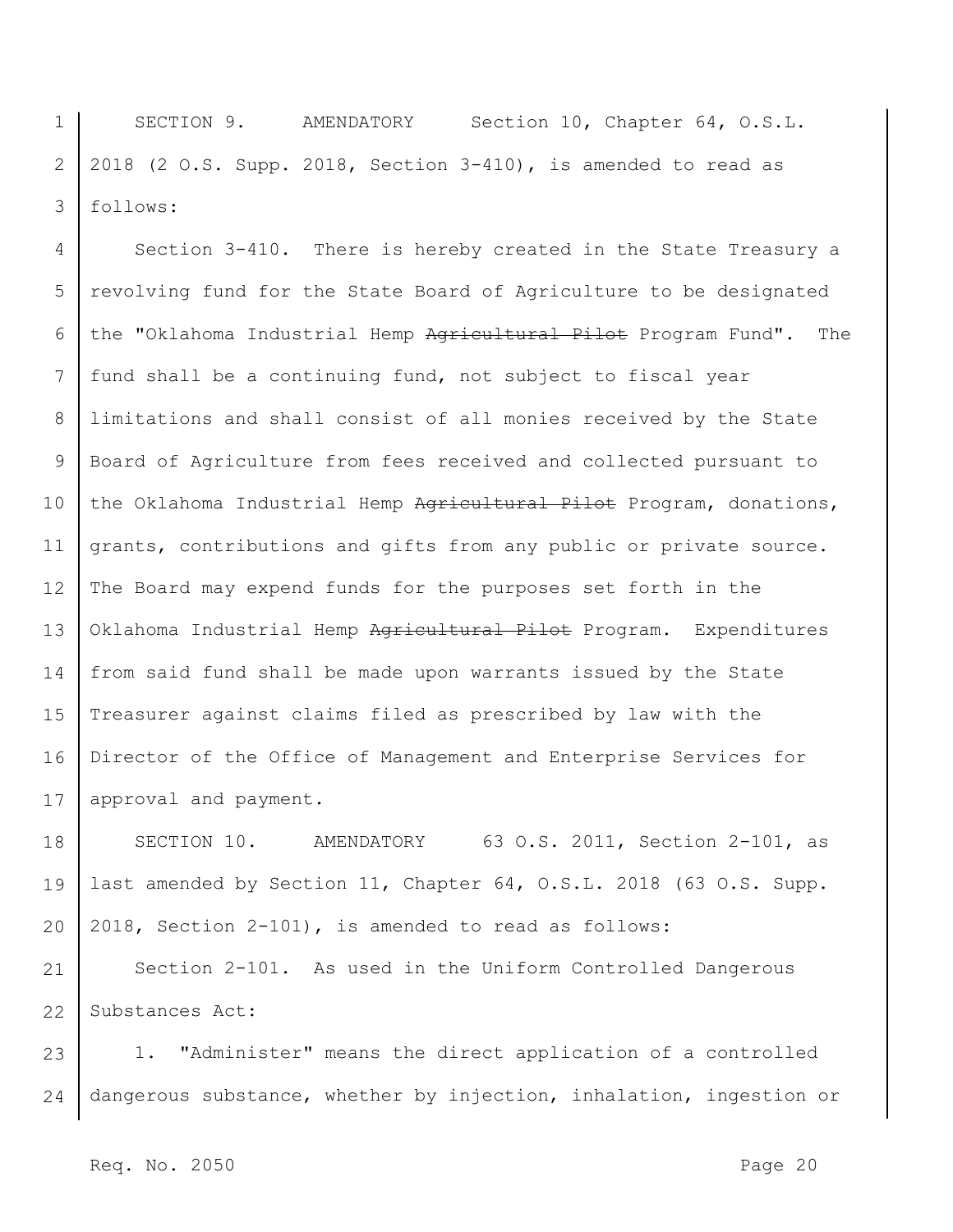1 2 any other means, to the body of a patient, animal or research subject by:

3 4 5 a. a practitioner (or, in the presence of the practitioner, by the authorized agent of the practitioner), or

6

7

b. the patient or research subject at the direction and in the presence of the practitioner;

8 9 10 11 12 13 14 15 16 2. "Agent" means a peace officer appointed by and who acts on behalf of the Director of the Oklahoma State Bureau of Narcotics and Dangerous Drugs Control or an authorized person who acts on behalf of or at the direction of a person who manufactures, distributes, dispenses, prescribes, administers or uses for scientific purposes controlled dangerous substances but does not include a common or contract carrier, public warehouser or employee thereof, or a person required to register under the Uniform Controlled Dangerous Substances Act;

17 18 3. "Board" means the Advisory Board to the Director of the Oklahoma State Bureau of Narcotics and Dangerous Drugs Control;

19 20 4. "Bureau" means the Oklahoma State Bureau of Narcotics and Dangerous Drugs Control;

21 22 23 24 5. "Coca leaves" includes cocaine and any compound, manufacture, salt, derivative, mixture or preparation of coca leaves, except derivatives of coca leaves which do not contain cocaine or ecgonine;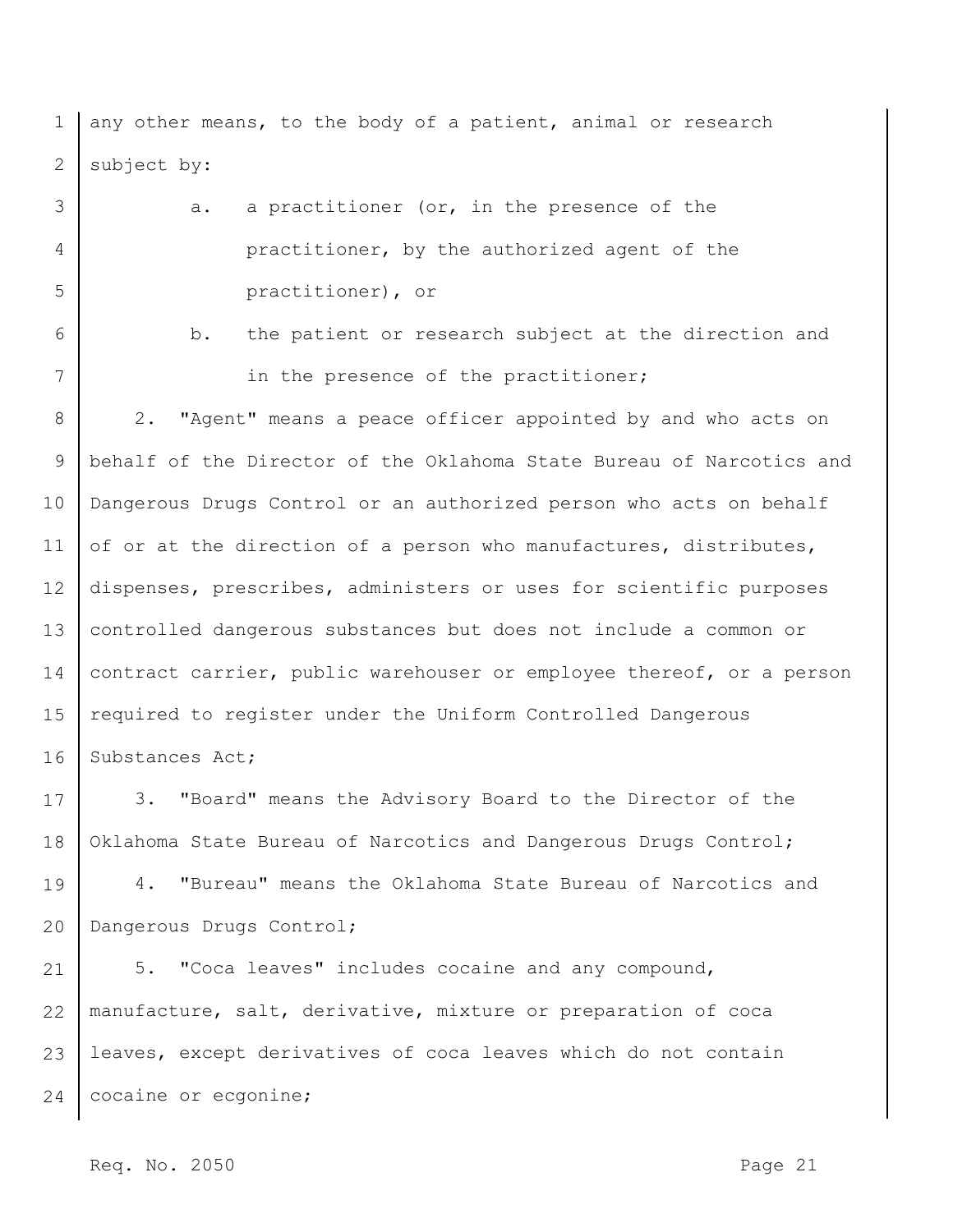1 2 6. "Commissioner" or "Director" means the Director of the Oklahoma State Bureau of Narcotics and Dangerous Drugs Control;

3 4 5 7. "Control" means to add, remove or change the placement of a drug, substance or immediate precursor under the Uniform Controlled Dangerous Substances Act;

6 7 8 9 10 11 12 8. "Controlled dangerous substance" means a drug, substance or immediate precursor in Schedules I through V of the Uniform Controlled Dangerous Substances Act or any drug, substance or immediate precursor listed either temporarily or permanently as a federally controlled substance. Any conflict between state and federal law with regard to the particular schedule in which a substance is listed shall be resolved in favor of state law;

13 14 15 16 17 18 9. "Counterfeit substance" means a controlled substance which, or the container or labeling of which without authorization, bears the trademark, trade name or other identifying marks, imprint, number or device or any likeness thereof of a manufacturer, distributor or dispenser other than the person who in fact manufactured, distributed or dispensed the substance;

19 20 21 22 10. "Deliver" or "delivery" means the actual, constructive or attempted transfer from one person to another of a controlled dangerous substance or drug paraphernalia, whether or not there is an agency relationship;

23 24 11. "Dispense" means to deliver a controlled dangerous substance to an ultimate user or human research subject by or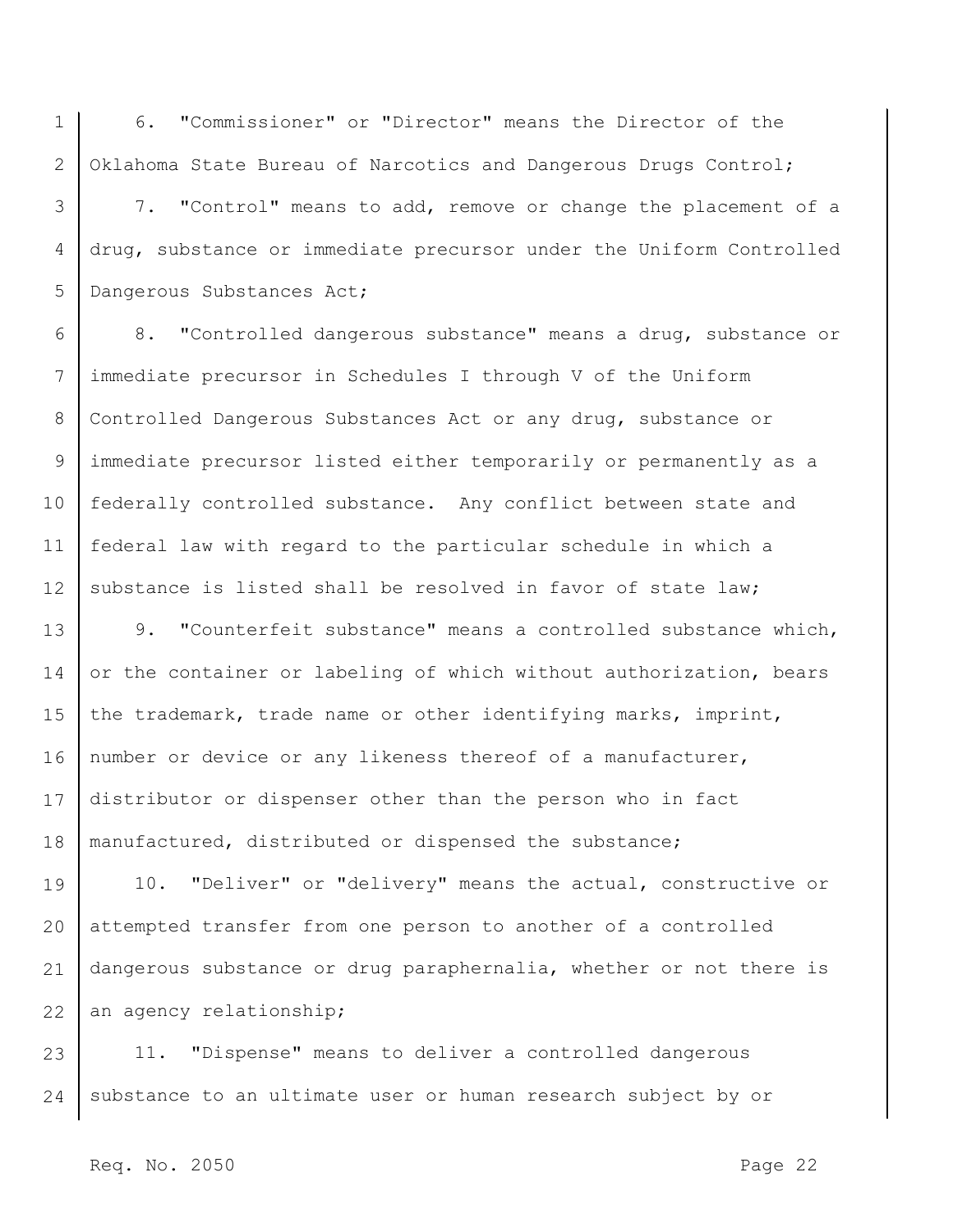1 2 3 4 5 pursuant to the lawful order of a practitioner, including the prescribing, administering, packaging, labeling or compounding necessary to prepare the substance for such distribution. "Dispenser" is a practitioner who delivers a controlled dangerous substance to an ultimate user or human research subject;

6 7 12. "Distribute" means to deliver other than by administering or dispensing a controlled dangerous substance;

8 9 10 11 12 13. "Distributor" means a commercial entity engaged in the distribution or reverse distribution of narcotics and dangerous drugs and who complies with all regulations promulgated by the federal Drug Enforcement Administration and the Oklahoma State Bureau of Narcotics and Dangerous Drugs Control;

- 13 14. "Drug" means articles:
- 14 15 16 17 a. recognized in the official United States Pharmacopoeia, official Homeopathic Pharmacopoeia of the United States, or official National Formulary, or any supplement to any of them,
- 18 19 20 b. intended for use in the diagnosis, cure, mitigation, treatment or prevention of disease in man or other animals,
- 21 22 23 24 c. other than food, intended to affect the structure or any function of the body of man or other animals, and d. intended for use as a component of any article specified in this paragraph;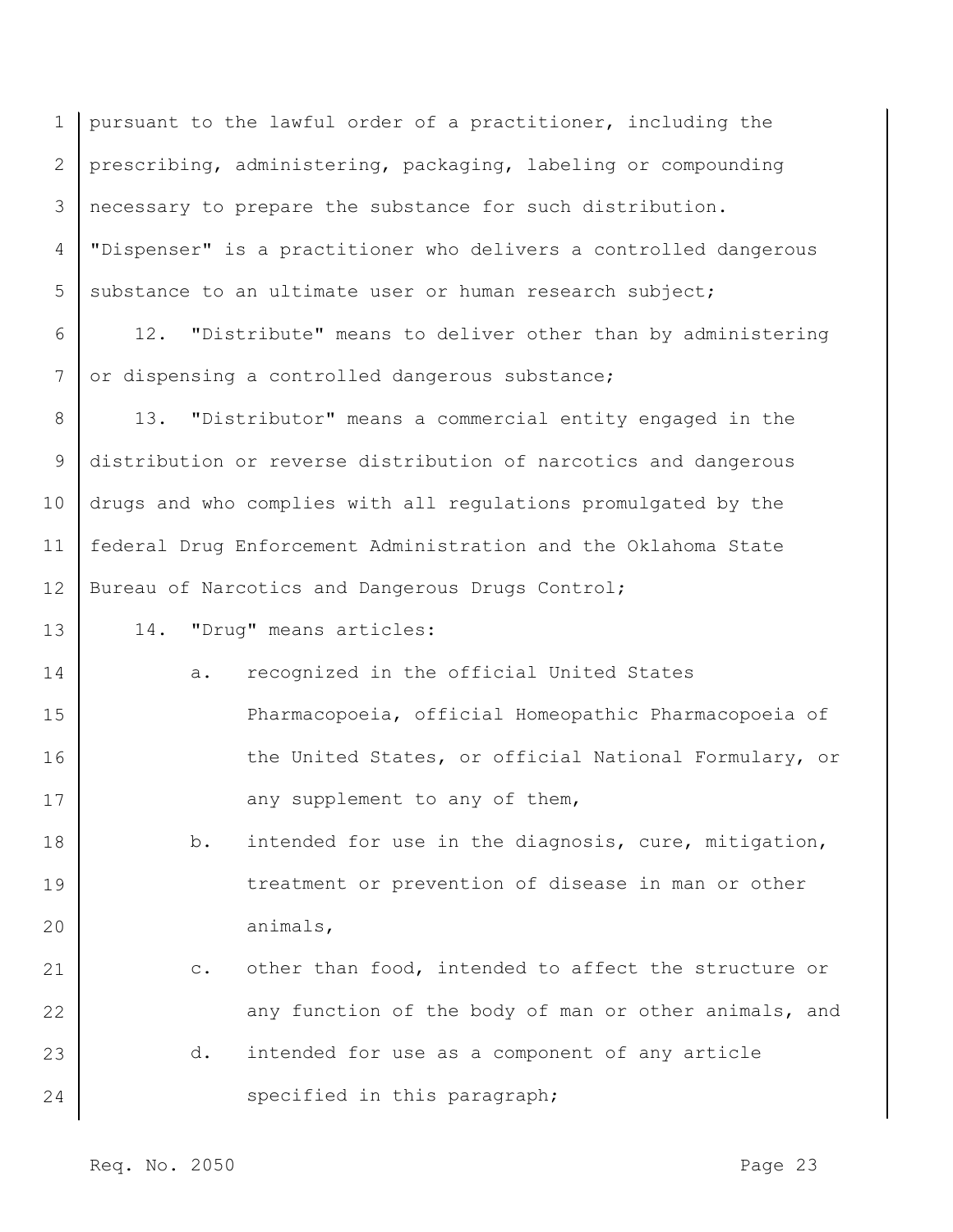1 2 provided, however, the term "drug" does not include devices or their components, parts or accessories;

3 4 5 6 7 8 9 10 15. "Drug-dependent person" means a person who is using a controlled dangerous substance and who is in a state of psychic or physical dependence, or both, arising from administration of that controlled dangerous substance on a continuous basis. Drug dependence is characterized by behavioral and other responses which include a strong compulsion to take the substance on a continuous basis in order to experience its psychic effects, or to avoid the discomfort of its absence;

11 12 13 14 15 16. "Home care agency" means any sole proprietorship, partnership, association, corporation, or other organization which administers, offers, or provides home care services, for a fee or pursuant to a contract for such services, to clients in their place of residence;

16 17 18 19 20 21 22 23 24 17. "Home care services" means skilled or personal care services provided to clients in their place of residence for a fee; 18. "Hospice" means a centrally administered, nonprofit or profit, medically directed, nurse-coordinated program which provides a continuum of home and inpatient care for the terminally ill patient and the patient's family. Such term shall also include a centrally administered, nonprofit or profit, medically directed, nurse-coordinated program if such program is licensed pursuant to the provisions of this act Section 2-101 et seq. of this title. A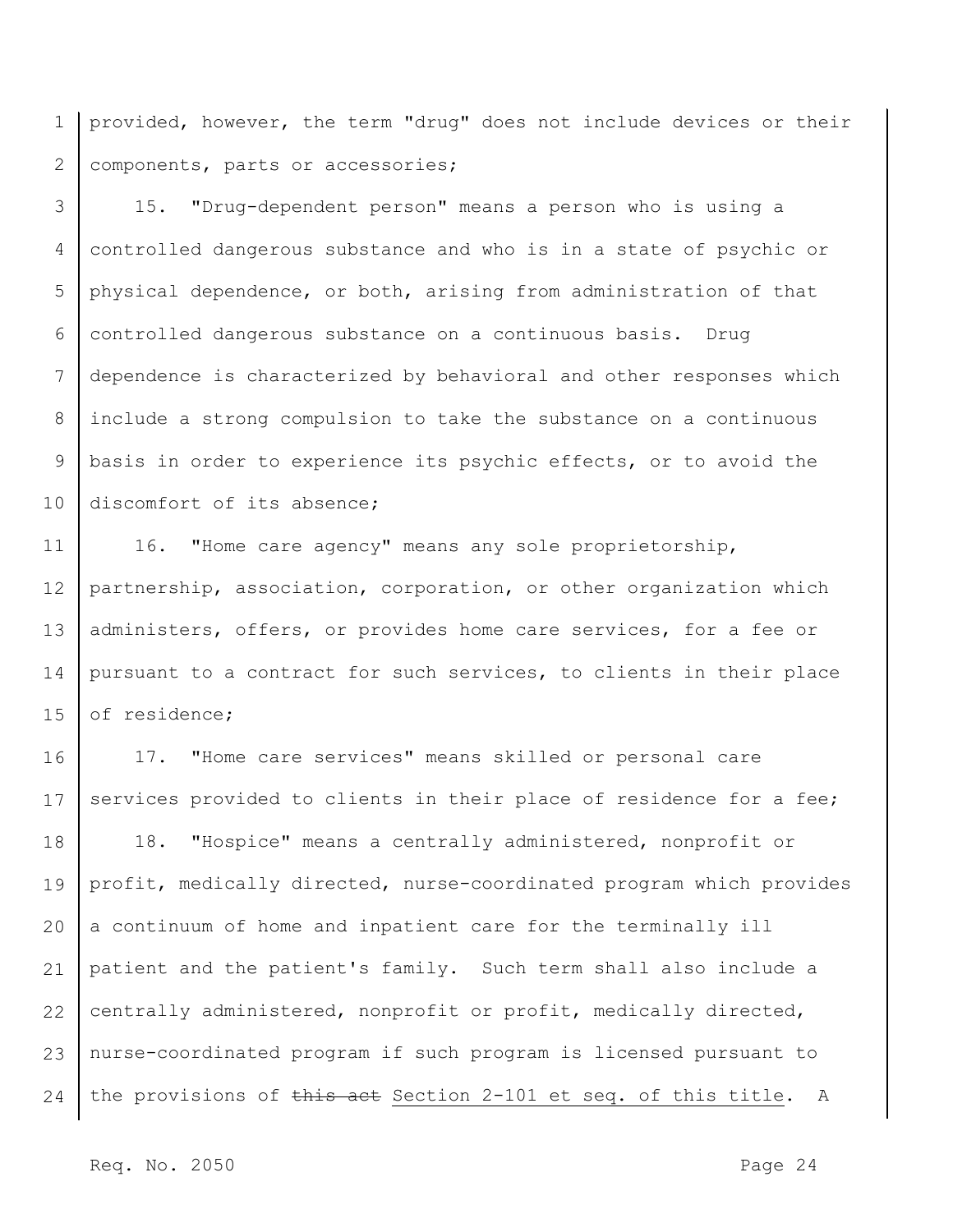1 2 3 4 5 6 7 8 hospice program offers palliative and supportive care to meet the special needs arising out of the physical, emotional and spiritual stresses which are experienced during the final stages of illness and during dying and bereavement. This care is available twentyfour (24) hours a day, seven (7) days a week, and is provided on the basis of need, regardless of ability to pay. "Class A" Hospice refers to Medicare certified hospices. "Class B" refers to all other providers of hospice services;

9 10 11 12 13 14 15 16 17 18 19 19. "Imitation controlled substance" means a substance that is not a controlled dangerous substance, which by dosage unit appearance, color, shape, size, markings or by representations made, would lead a reasonable person to believe that the substance is a controlled dangerous substance. In the event the appearance of the dosage unit is not reasonably sufficient to establish that the substance is an "imitation controlled substance", the court or authority concerned should consider, in addition to all other factors, the following factors as related to "representations made" in determining whether the substance is an "imitation controlled substance":

20 21 22 23 24 a. statements made by an owner or by any other person in control of the substance concerning the nature of the substance, or its use or effect, b. statements made to the recipient that the substance may be resold for inordinate profit,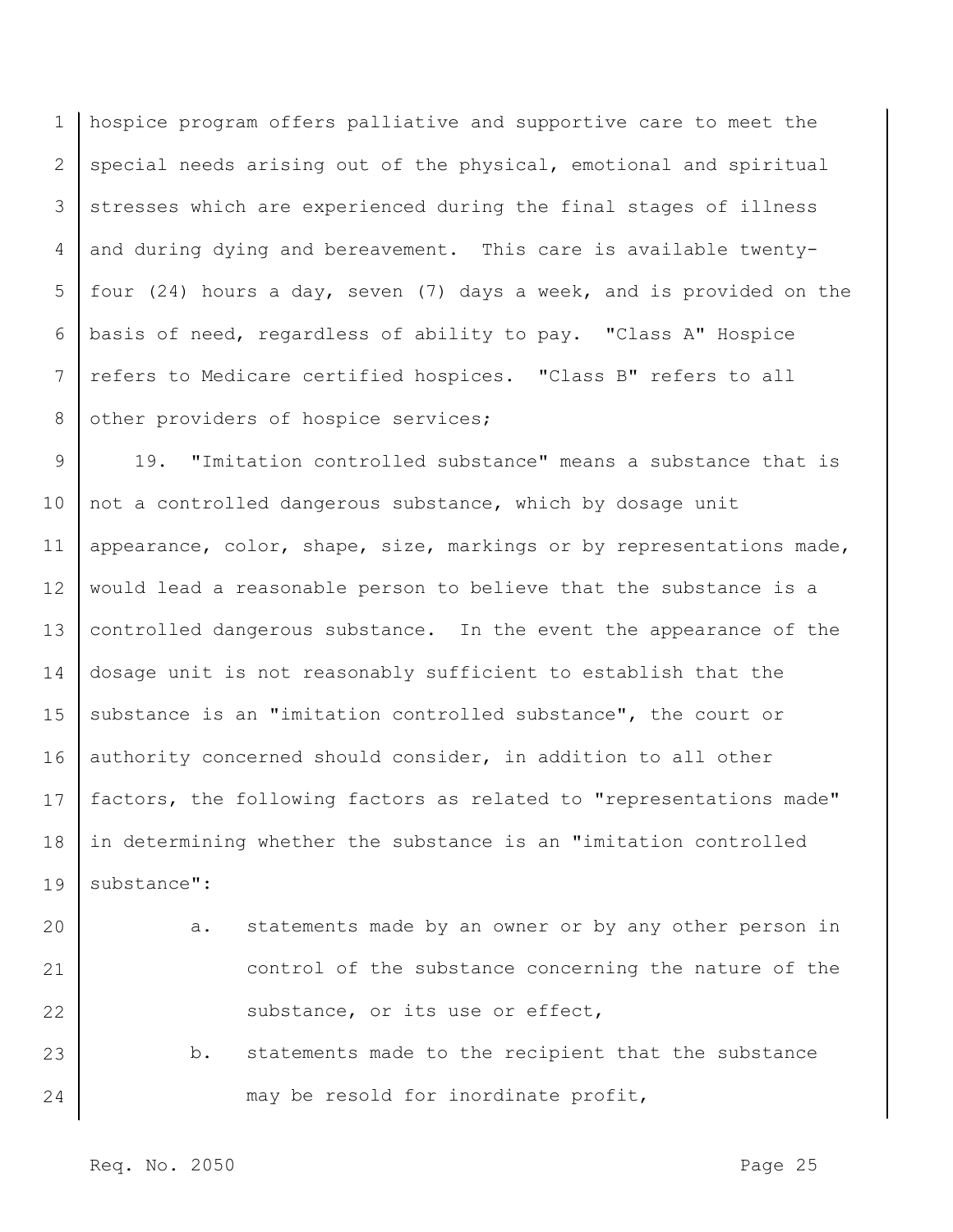- 1 2 3 4 c. whether the substance is packaged in a manner normally used for illicit controlled substances, d. evasive tactics or actions utilized by the owner or person in control of the substance to avoid detection
- 5 6 7 by law enforcement authorities, e. prior convictions, if any, of an owner, or any other
- 8 9 person in control of the object, under state or federal law related to controlled substances or fraud, and
- 10 11 f. the proximity of the substances to controlled dangerous substances;

12 13 14 15 16 17 18 19 20 21 20. "Immediate precursor" means a substance which the Director has found to be and by regulation designates as being the principal compound commonly used or produced primarily for use, and which is an immediate chemical intermediary used, or likely to be used, in the manufacture of a controlled dangerous substance, the control of which is necessary to prevent, curtail or limit such manufacture; 21. "Laboratory" means a laboratory approved by the Director as proper to be entrusted with the custody of controlled dangerous substances and the use of controlled dangerous substances for scientific and medical purposes and for purposes of instruction;

22 23 24 22. "Manufacture" means the production, preparation, propagation, compounding or processing of a controlled dangerous substance, either directly or indirectly by extraction from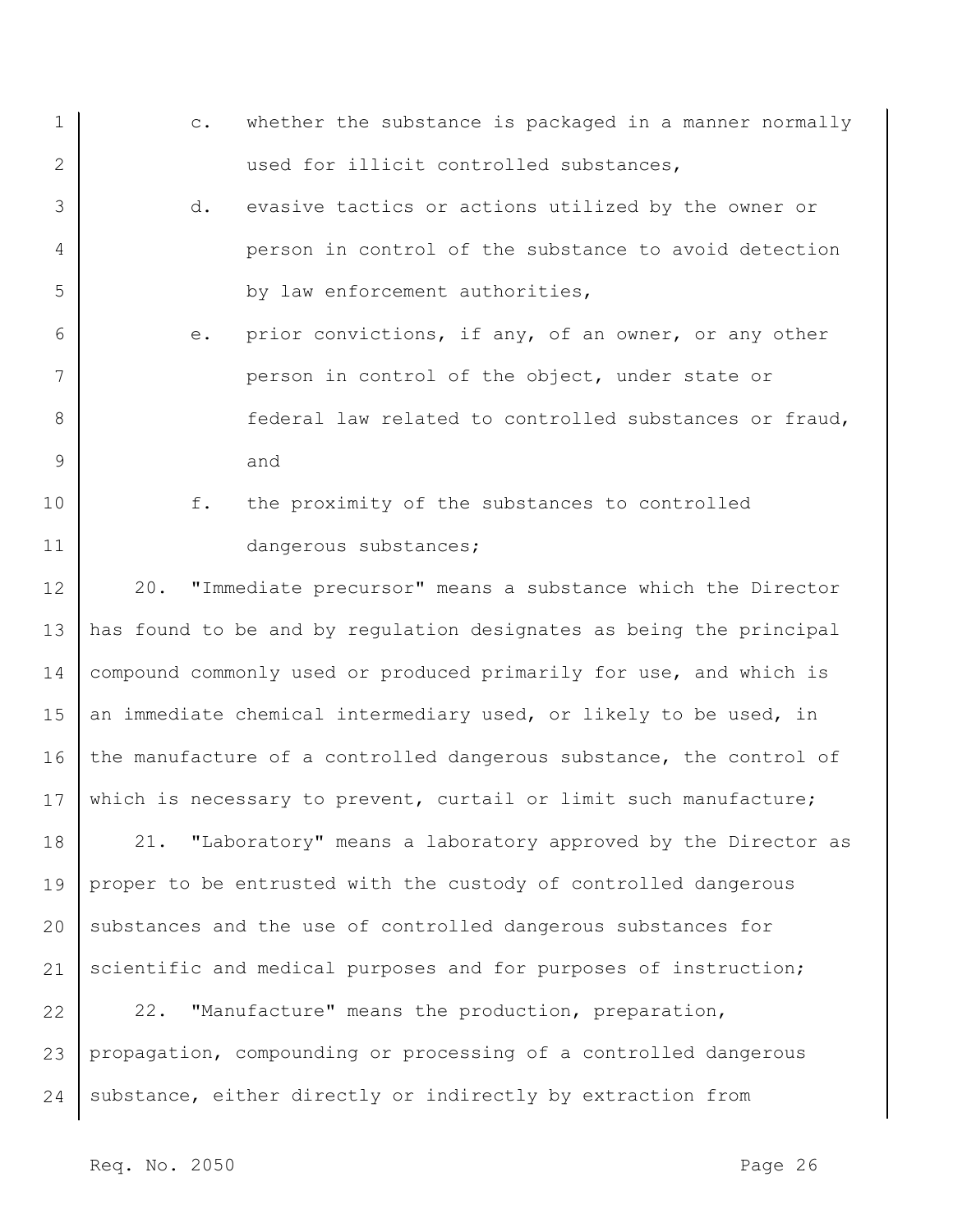1 2 3 4 5 6 substances of natural or synthetic origin, or independently by means of chemical synthesis or by a combination of extraction and chemical synthesis. "Manufacturer" includes any person who packages, repackages or labels any container of any controlled dangerous substance, except practitioners who dispense or compound prescription orders for delivery to the ultimate consumer;

7 8 9 10 11 23. "Marijuana" means all parts of the plant Cannabis sativa L., whether growing or not; the seeds thereof; the resin extracted from any part of such plant; and every compound, manufacture, salt, derivative, mixture or preparation of such plant, its seeds or resin, but shall not include:

- 12 13 a. the mature stalks of such plant or fiber produced from such stalks,
- 14 15 16 b. oil or cake made from the seeds of such plant, including cannabidiol derived from the seeds of the marijuana industrial hemp plant,
- 17 18 19 20 21 c. any other compound, manufacture, salt, derivative, mixture or preparation of such mature stalks (except the resin extracted therefrom), including cannabidiol derived from mature stalks, fiber, oil or cake of the industrial hemp plant,
	- d. the sterilized seed of such plant which is incapable of germination,
- 24

23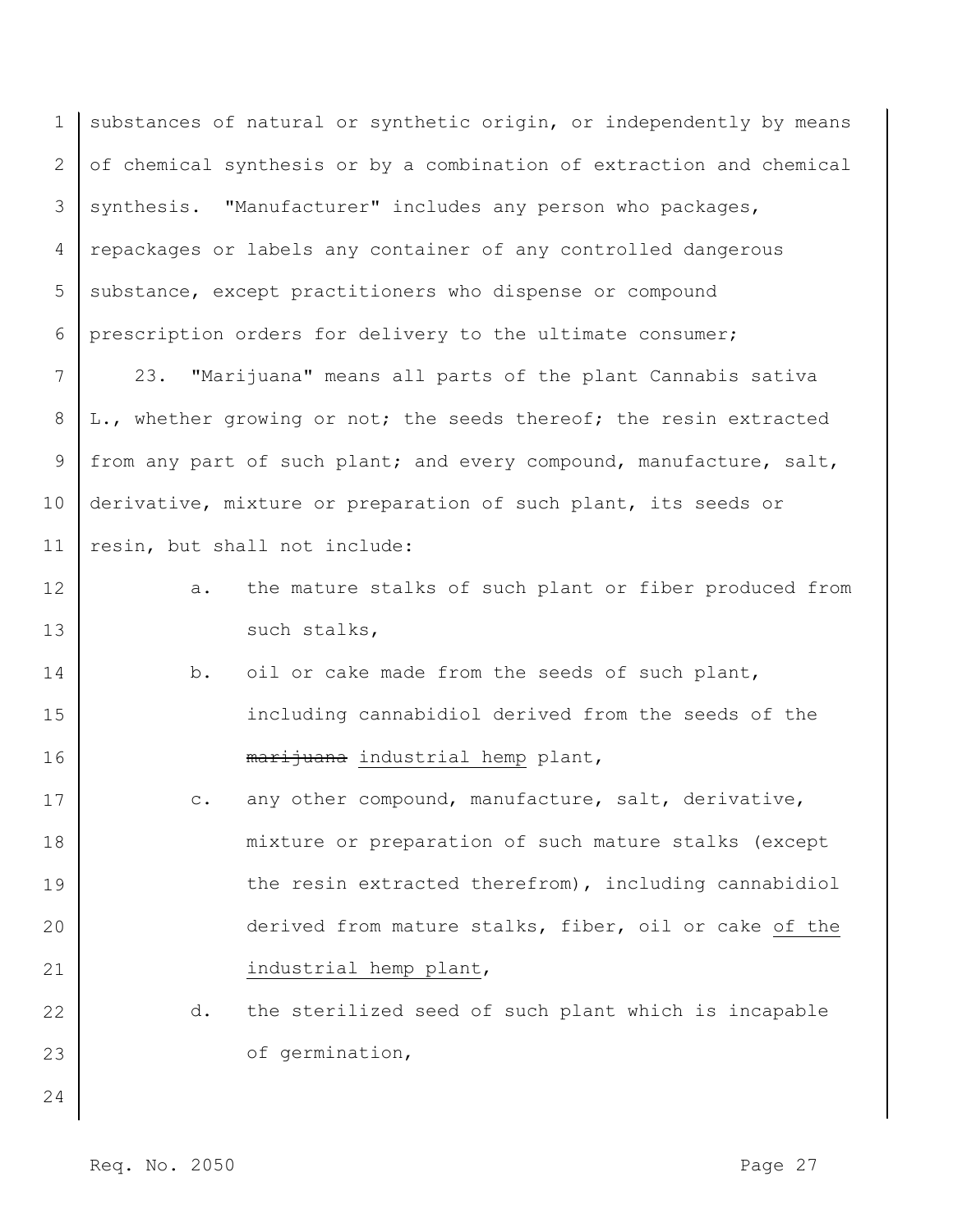- 1 2 3 4 5 6 e. for any person participating in a clinical trial to administer cannabidiol for the treatment of severe forms of epilepsy pursuant to Section 2-802 of this title, a drug or substance approved by the federal Food and Drug Administration for use by those participants,
- 7 8 9 10 11 12 13 14 15 16 17 18 19 20 21 22 23 f. for any person or the parents, legal guardians or caretakers of the person who have received a written certification from a physician licensed in this state that the person has been diagnosed by a physician as having Lennox-Gastaut Syndrome, Dravet Syndrome, also known as Severe Myoclonic Epilepsy of Infancy, or any other severe form of epilepsy that is not adequately treated by traditional medical therapies, spasticity due to multiple sclerosis or due to paraplegia, intractable nausea and vomiting, appetite stimulation with chronic wasting diseases, the substance cannabidiol, a nonpsychoactive cannabinoid, found in the plant Cannabis sativa L. or any other preparation thereof, that has a tetrahydrocannabinol concentration of not more than three-tenths of one percent (0.3%) and that is delivered to the patient in the form of a liquid,
- 24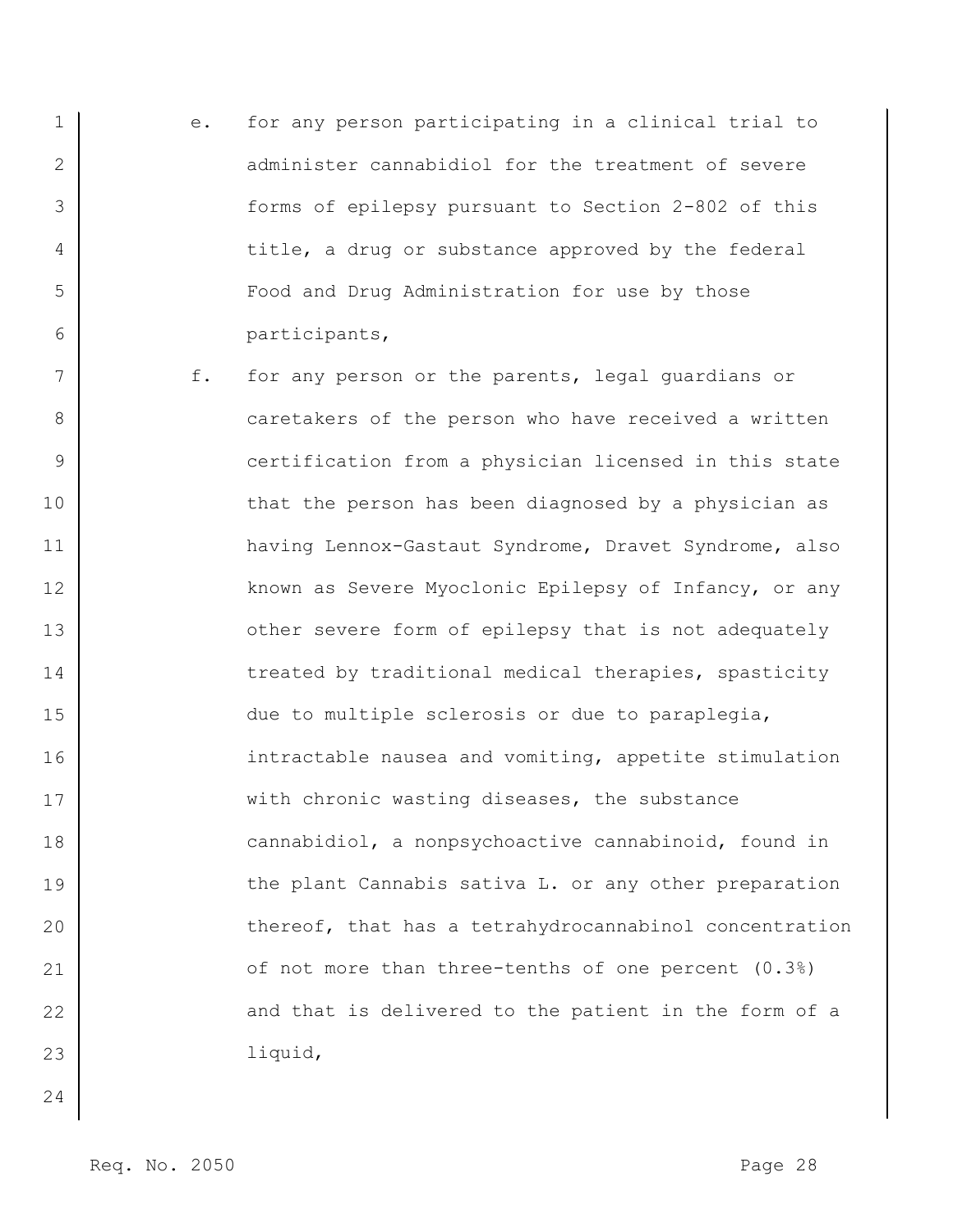- 1 2 g. any federal Food and Drug Administration-approved cannabidiol drug or substance, or
- 3 4 5 6 7 8 9 10 11 h. industrial hemp, from the plant Cannabis sativa L. and any part of such plant, whether growing or not, with a delta-9 tetrahydrocannabinol concentration of not more than three-tenths of one percent (0.3%) on a dry weight basis which shall only be grown pursuant to the Oklahoma Industrial Hemp Agricultural Pilot Program and may be shipped to Oklahoma pursuant to the provisions of subparagraph e or f of this paragraph intrastate and interstate;

12 13 14 15 16 24. "Medical purpose" means an intention to utilize a controlled dangerous substance for physical or mental treatment, for diagnosis, or for the prevention of a disease condition not in violation of any state or federal law and not for the purpose of satisfying physiological or psychological dependence or other abuse;

17 18 19 20 21 22 23 25. "Mid-level practitioner" means an advanced practice nurse as defined and within parameters specified in Section 567.3a of Title 59 of the Oklahoma Statutes, or a certified animal euthanasia technician as defined in Section 698.2 of Title 59 of the Oklahoma Statutes, or an animal control officer registered by the Oklahoma State Bureau of Narcotics and Dangerous Drugs Control under subsection B of Section 2-301 of this title within the parameters of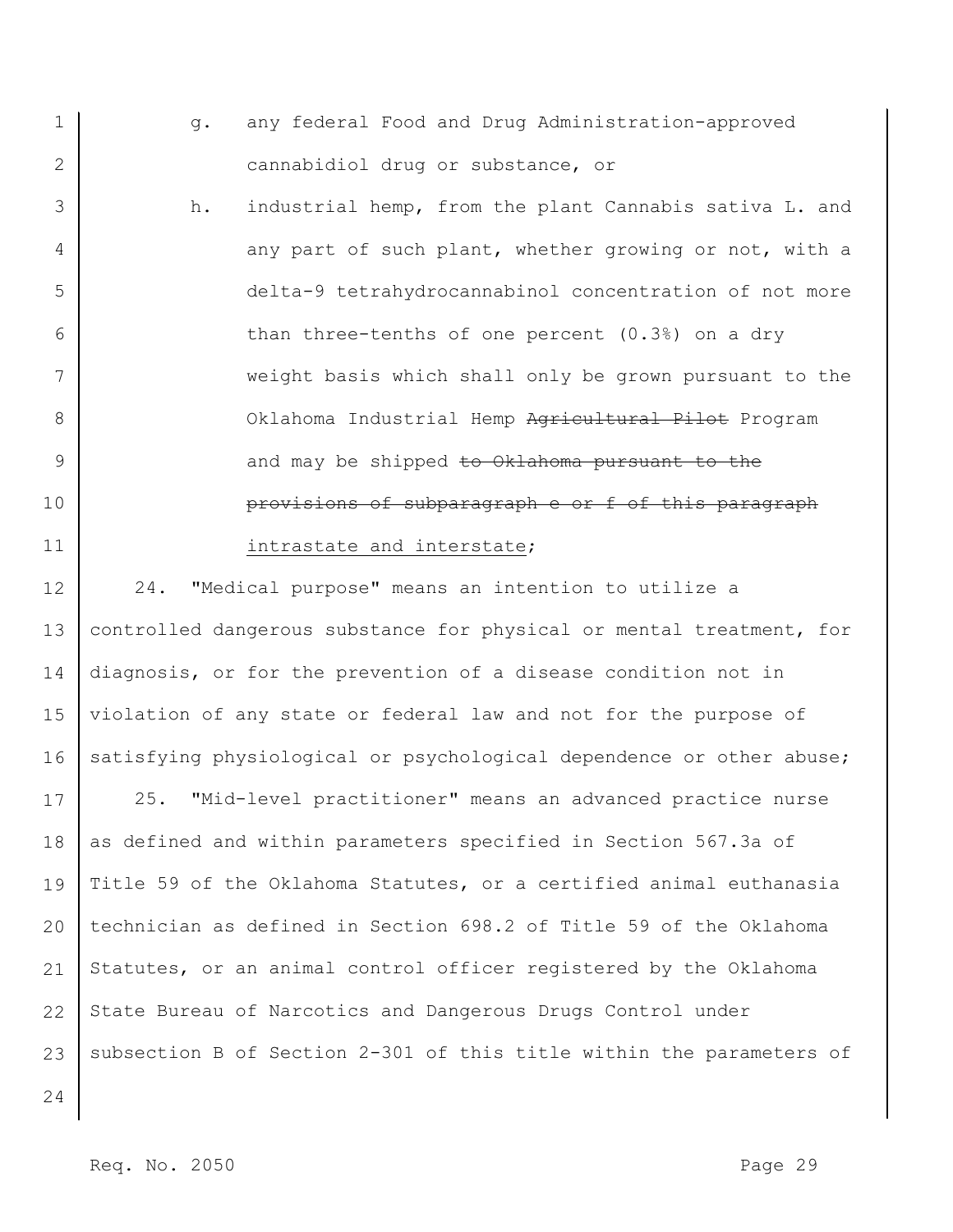1 2 such officer's duty under Sections 501 through 508 of Title 4 of the Oklahoma Statutes;

3 4 5 6 26. "Narcotic drug" means any of the following, whether produced directly or indirectly by extraction from substances of vegetable origin, or independently by means of chemical synthesis, or by a combination of extraction and chemical synthesis:

- 7 a. opium, coca leaves and opiates,
	- b. a compound, manufacture, salt, derivative or preparation of opium, coca leaves or opiates,
- 10 11 c. cocaine, its salts, optical and geometric isomers, and salts of isomers,
- 12 13 d. ecgonine, its derivatives, their salts, isomers and salts of isomers, and
- 14 15 16 17 18 19 20 21 22 23 24 e. a substance, and any compound, manufacture, salt, derivative or preparation thereof, which is chemically identical with any of the substances referred to in subparagraphs a through d of this paragraph, except that the words "narcotic drug" as used in Section 2- 101 et seq. of this title shall not include decocainized coca leaves or extracts of coca leaves, which extracts do not contain cocaine or ecgonine; 27. "Opiate" means any substance having an addiction-forming or addiction-sustaining liability similar to morphine or being capable of conversion into a drug having such addiction-forming or

8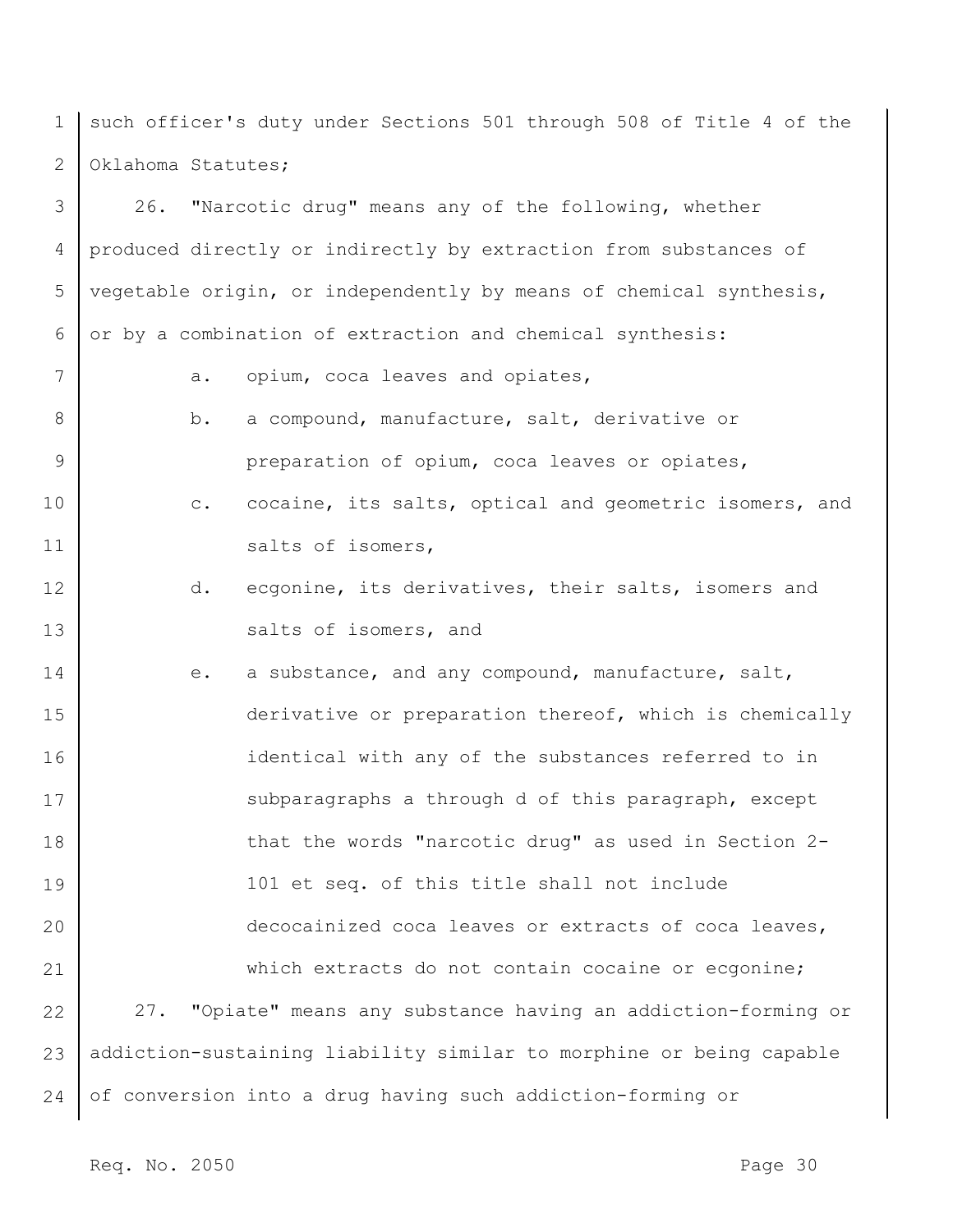1 2 3 4 5 addiction-sustaining liability. It does not include, unless specifically designated as controlled under the Uniform Controlled Dangerous Substances Act, the dextrorotatory isomer of 3-methoxy-nmethyl-morphinan and its salts (dextromethorphan). It does include its racemic and levorotatory forms;

6 7 28. "Opium poppy" means the plant of the species Papaver somniferum L., except the seeds thereof;

8 9 10 11 12 29. "Peace officer" means a police officer, sheriff, deputy sheriff, district attorney's investigator, investigator from the Office of the Attorney General, or any other person elected or appointed by law to enforce any of the criminal laws of this state or of the United States;

13 14 15 30. "Person" means an individual, corporation, government or governmental subdivision or agency, business trust, estate, trust, partnership or association, or any other legal entity;

16 17 31. "Poppy straw" means all parts, except the seeds, of the opium poppy, after mowing;

18 32. "Practitioner" means:

19 20 21 22 23 24 a. (1) a medical doctor or osteopathic physician, (2) a dentist, (3) a podiatrist, (4) an optometrist, (5) a veterinarian,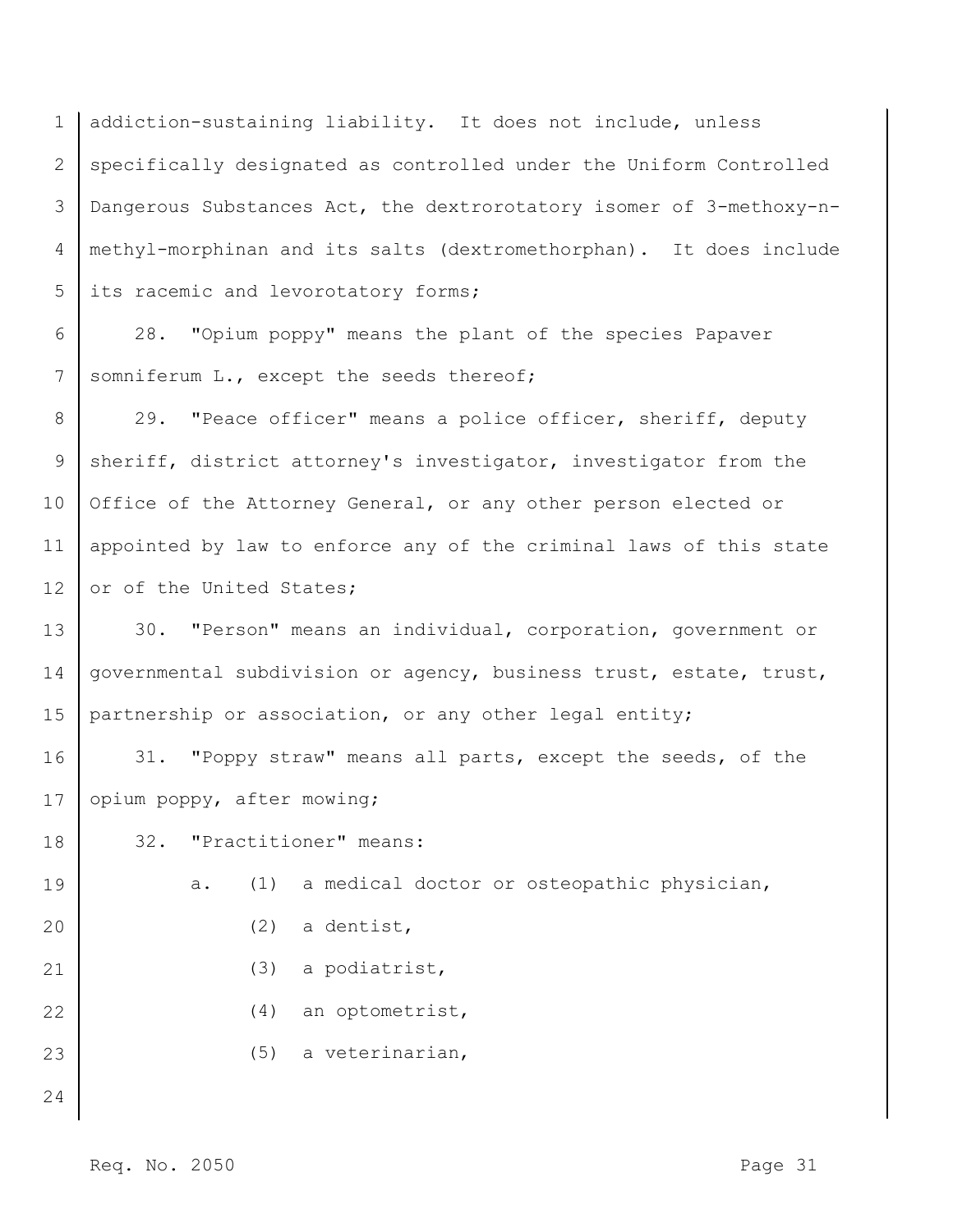1 2 3 4 5 6 7 8 9 10 11 12 13 14 15 16 17 18 19 20 21 22 23 24 (6) a physician assistant under the supervision of a licensed medical doctor or osteopathic physician, (7) a scientific investigator, or (8) any other person, licensed, registered or otherwise permitted to prescribe, distribute, dispense, conduct research with respect to, use for scientific purposes or administer a controlled dangerous substance in the course of professional practice or research in this state, or b. a pharmacy, hospital, laboratory or other institution licensed, registered or otherwise permitted to distribute, dispense, conduct research with respect to, use for scientific purposes or administer a controlled dangerous substance in the course of professional practice or research in this state; 33. "Production" includes the manufacture, planting, cultivation, growing or harvesting of a controlled dangerous substance; 34. "State" means the State of Oklahoma or any other state of the United States; 35. "Ultimate user" means a person who lawfully possesses a controlled dangerous substance for the person's own use or for the use of a member of the person's household or for administration to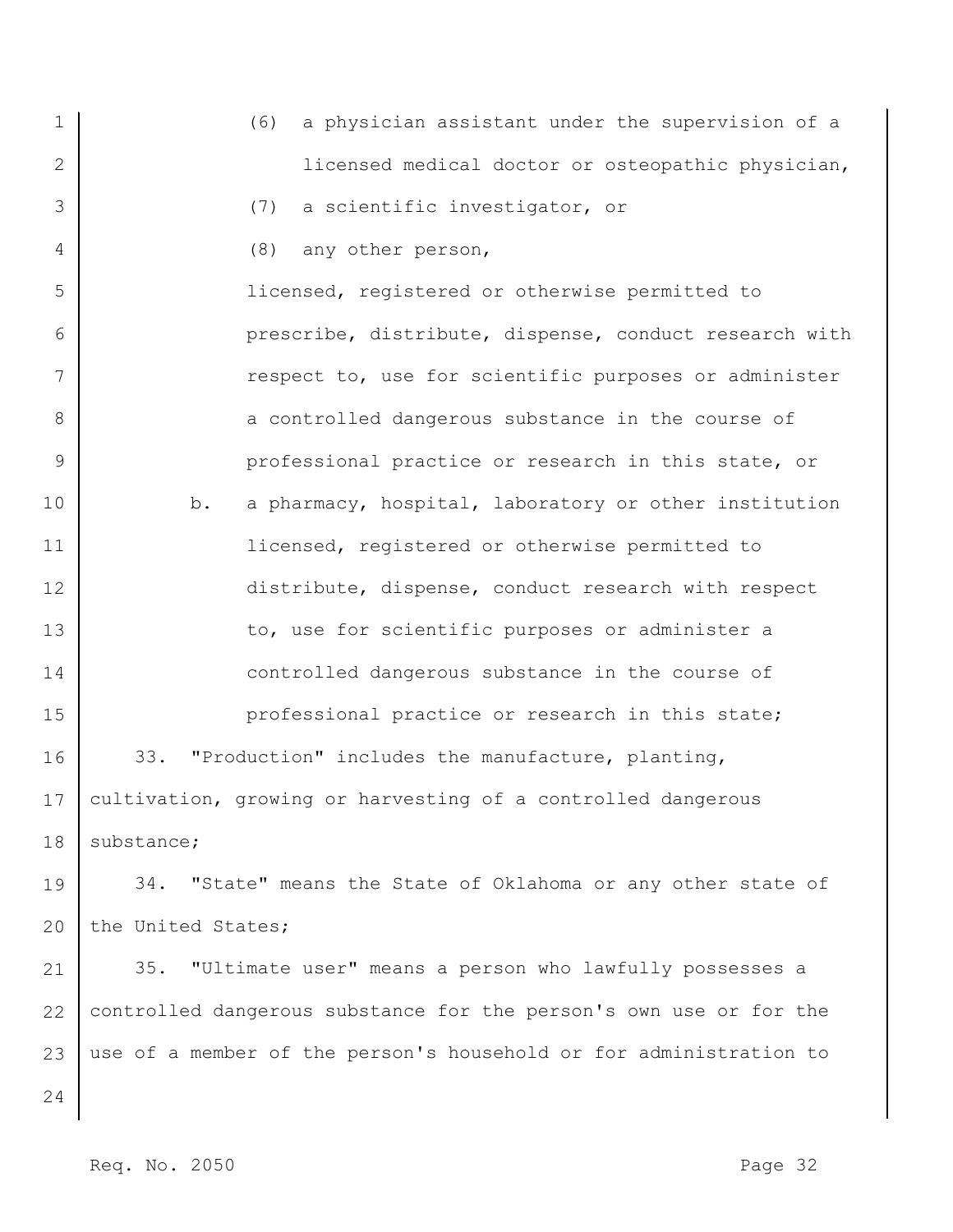1 2 an animal owned by the person or by a member of the person's household;

3 4 5 6 7 8 9 10 11 36. "Drug paraphernalia" means all equipment, products and materials of any kind which are used, intended for use, or fashioned specifically for use in planting, propagating, cultivating, growing, harvesting, manufacturing, compounding, converting, producing, processing, preparing, testing, analyzing, packaging, repackaging, storing, containing, concealing, injecting, ingesting, inhaling or otherwise introducing into the human body, a controlled dangerous substance in violation of the Uniform Controlled Dangerous Substances Act including, but not limited to:

12 13 14 15 16 17 18 19 20 21 22 23 a. kits used, intended for use, or fashioned specifically for use in planting, propagating, cultivating, growing or harvesting of any species of plant which is a controlled dangerous substance or from which a controlled dangerous substance can be derived, b. kits used, intended for use, or fashioned specifically for use in manufacturing, compounding, converting, producing, processing or preparing controlled dangerous substances, c. isomerization devices used, intended for use, or fashioned specifically for use in increasing the potency of any species of plant which is a controlled

dangerous substance,

Req. No. 2050 **Page 33**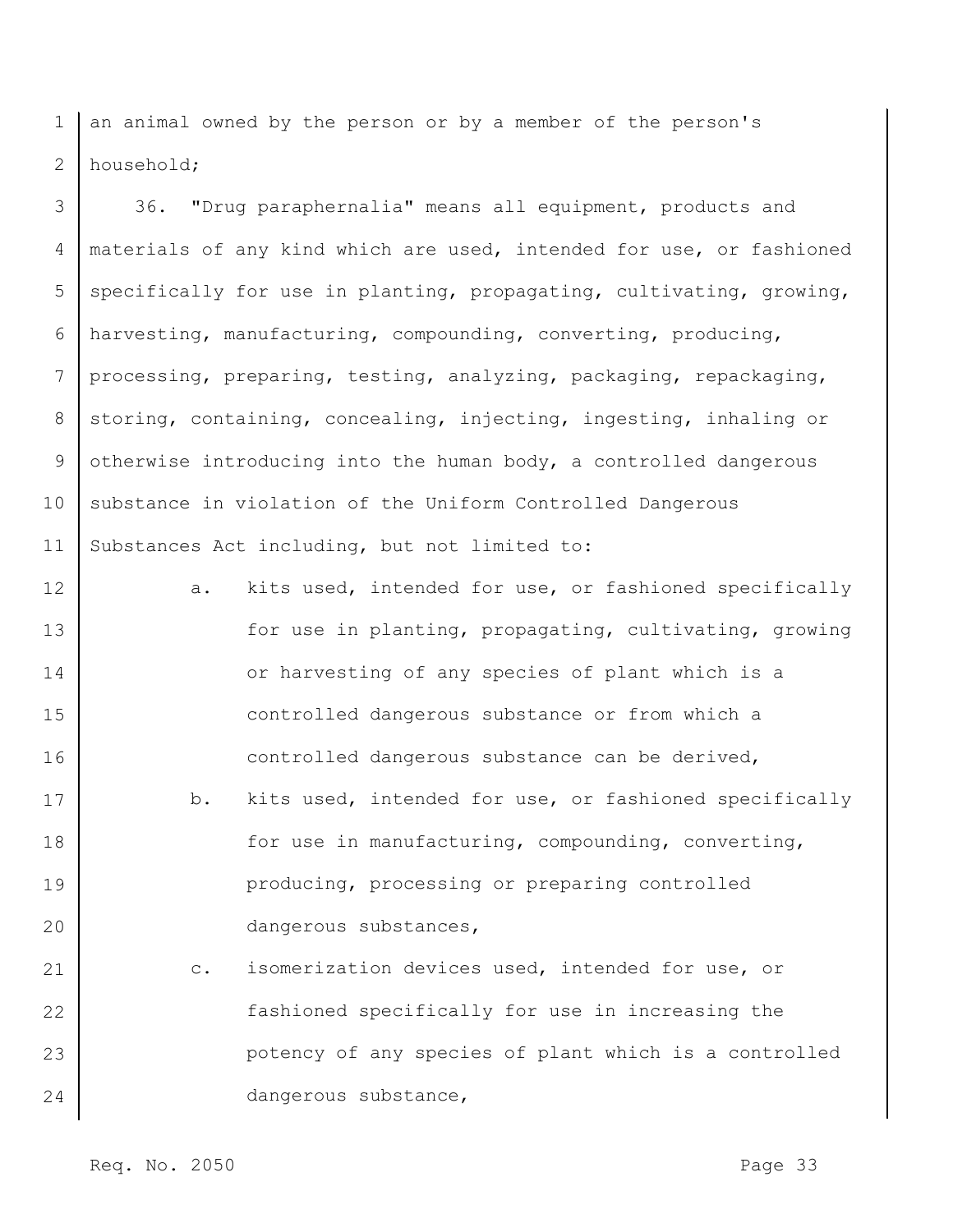- 1 2 3 4 d. testing equipment used, intended for use, or fashioned specifically for use in identifying, or in analyzing the strength, effectiveness or purity of controlled dangerous substances,
	- e. scales and balances used, intended for use, or fashioned specifically for use in weighing or measuring controlled dangerous substances,
- 8 9 10 11 12 f. diluents and adulterants, such as quinine hydrochloride, mannitol, mannite, dextrose and lactose, used, intended for use, or fashioned specifically for use in cutting controlled dangerous substances,
- 13 14 15 16 g. separation gins and sifters used, intended for use, or fashioned specifically for use in removing twigs and seeds from, or in otherwise cleaning or refining, marijuana,
- 17 18 19 20 21 22 23 h. blenders, bowls, containers, spoons and mixing devices used, intended for use, or fashioned specifically for use in compounding controlled dangerous substances, i. capsules, balloons, envelopes and other containers used, intended for use, or fashioned specifically for use in packaging small quantities of controlled dangerous substances,

24

5

6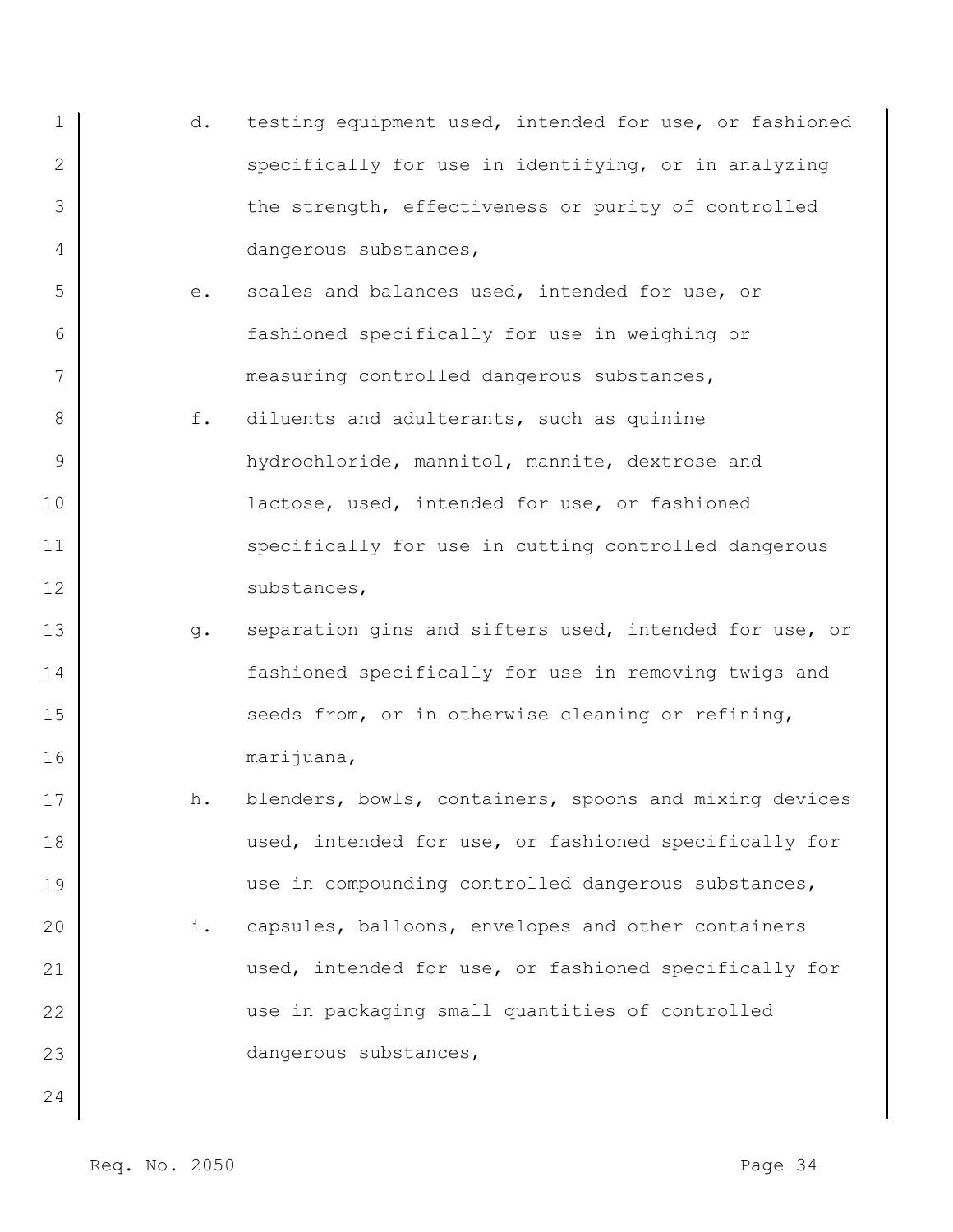- 1 2 3 4 j. containers and other objects used, intended for use, or fashioned specifically for use in parenterally injecting controlled dangerous substances into the human body,
- 5 6 7 8 k. hypodermic syringes, needles and other objects used, intended for use, or fashioned specifically for use in parenterally injecting controlled dangerous substances into the human body,
- 9 10 11 12 l. objects used, intended for use, or fashioned specifically for use in ingesting, inhaling or otherwise introducing marijuana, cocaine, hashish or hashish oil into the human body, such as:
	- (1) metal, wooden, acrylic, glass, stone, plastic or ceramic pipes with or without screens, permanent screens, hashish heads or punctured metal bowls,
		- (2) water pipes,
			- (3) carburetion tubes and devices,
		- (4) smoking and carburetion masks,
- 19 20 21 22 (5) roach clips, meaning objects used to hold burning material, such as a marijuana cigarette, that has become too small or too short to be held in the hand,

## (6) miniature cocaine spoons and cocaine vials,

(7) chamber pipes,

13

14

15

16

17

18

23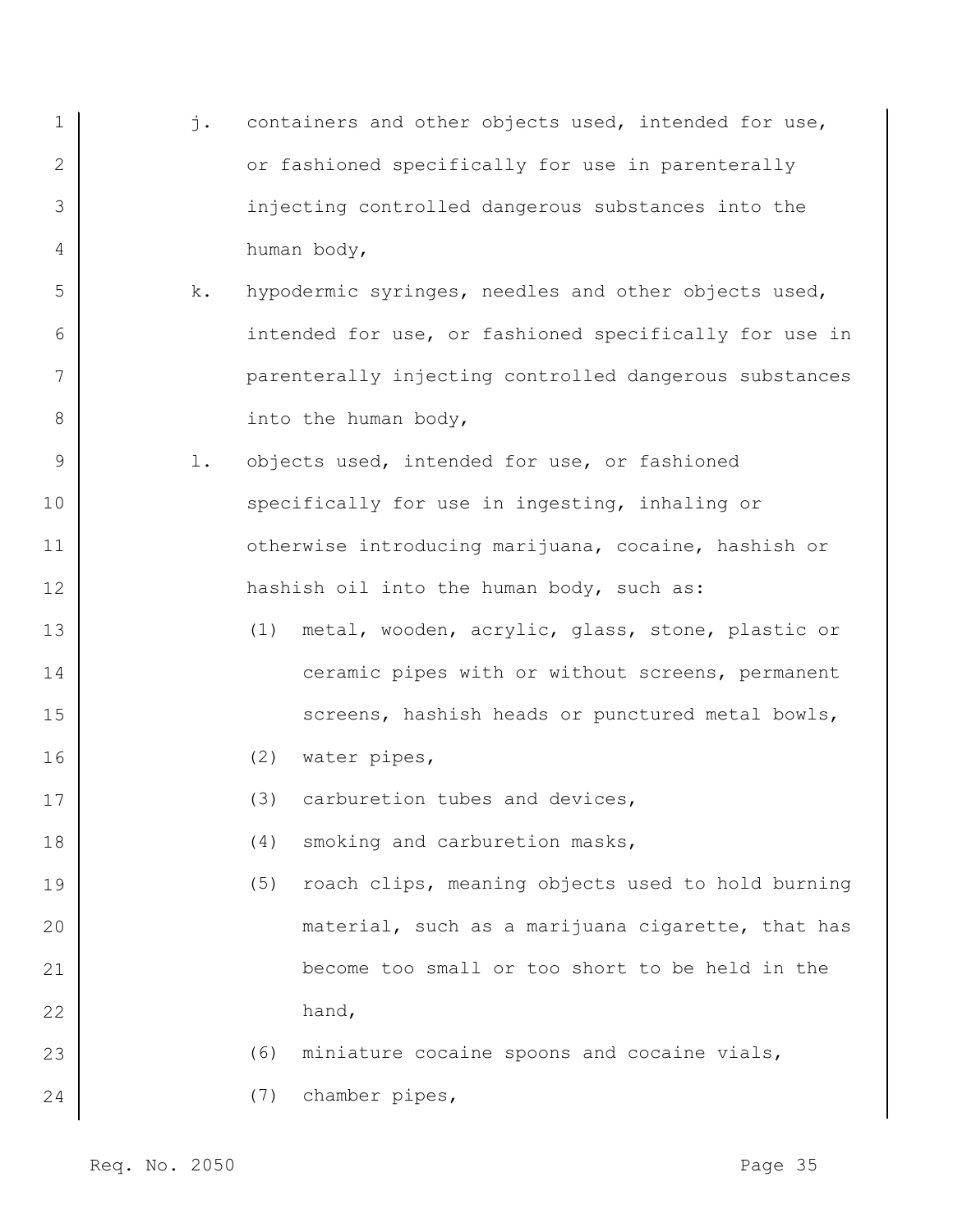| $\mathbf 1$ | (8) carburetor pipes,                                                |
|-------------|----------------------------------------------------------------------|
| 2           | (9)<br>electric pipes,                                               |
| 3           | air-driven pipes,<br>(10)                                            |
| 4           | chillums,<br>(11)                                                    |
| 5           | bongs, or<br>(12)                                                    |
| 6           | (13) ice pipes or chillers,                                          |
| 7           | all hidden or novelty pipes, and<br>${\mathfrak m}$ .                |
| 8           | any pipe that has a tobacco bowl or chamber of less<br>n.            |
| 9           | than one-half $(1/2)$ inch in diameter in which there is             |
| 10          | any detectable residue of any controlled dangerous                   |
| 11          | substance as defined in this section or any other                    |
| 12          | substances not legal for possession or use;                          |
| 13          | provided, however, the term "drug paraphernalia" shall not include   |
| 14          | separation gins intended for use in preparing tea or spice, clamps   |
| 15          | used for constructing electrical equipment, water pipes designed for |
| 16          | ornamentation in which no detectable amount of an illegal substance  |
| 17          | is found or pipes designed and used solely for smoking tobacco,      |
| 18          | traditional pipes of an American Indian tribal religious ceremony,   |
| 19          | or antique pipes that are thirty (30) years of age or older;         |
| 20          | "Synthetic controlled substance" means a substance:<br>37. a.        |
| 21          | (1) the chemical structure of which is substantially                 |
| 22          | similar to the chemical structure of a controlled                    |
| 23          | dangerous substance in Schedule I or II,                             |
| 24          |                                                                      |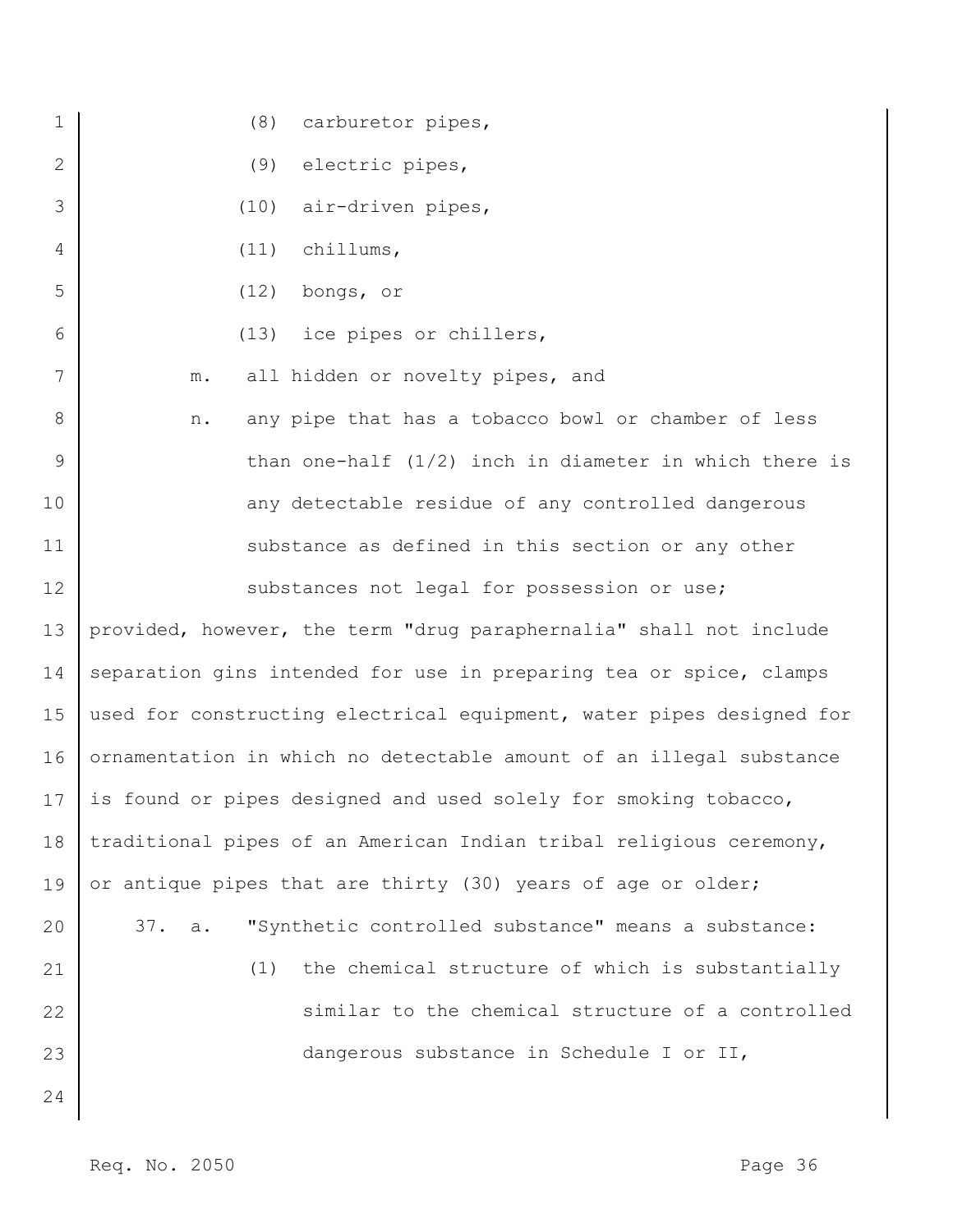| $\mathbf 1$ | which has a stimulant, depressant, or<br>(2)                         |
|-------------|----------------------------------------------------------------------|
| 2           | hallucinogenic effect on the central nervous                         |
| 3           | system that is substantially similar to or                           |
| 4           | greater than the stimulant, depressant or                            |
| 5           | hallucinogenic effect on the central nervous                         |
| 6           | system of a controlled dangerous substance in                        |
| 7           | Schedule I or II, or                                                 |
| 8           | (3)<br>with respect to a particular person, which such               |
| 9           | person represents or intends to have a stimulant,                    |
| 10          | depressant, or hallucinogenic effect on the                          |
| 11          | central nervous system that is substantially                         |
| 12          | similar to or greater than the stimulant,                            |
| 13          | depressant, or hallucinogenic effect on the                          |
| 14          | central nervous system of a controlled dangerous                     |
| 15          | substance in Schedule I or II.                                       |
| 16          | The designation of gamma butyrolactone or any other<br>b.            |
| 17          | chemical as a precursor, pursuant to Section 2-322 of                |
| 18          | this title, does not preclude a finding pursuant to                  |
| 19          | subparagraph a of this paragraph that the chemical is                |
| 20          | a synthetic controlled substance.                                    |
| 21          | "Synthetic controlled substance" does not include:<br>$\mathtt{C}$ . |
| 22          | a controlled dangerous substance,<br>(1)                             |
| 23          | (2)<br>any substance for which there is an approved new              |
| 24          | drug application,                                                    |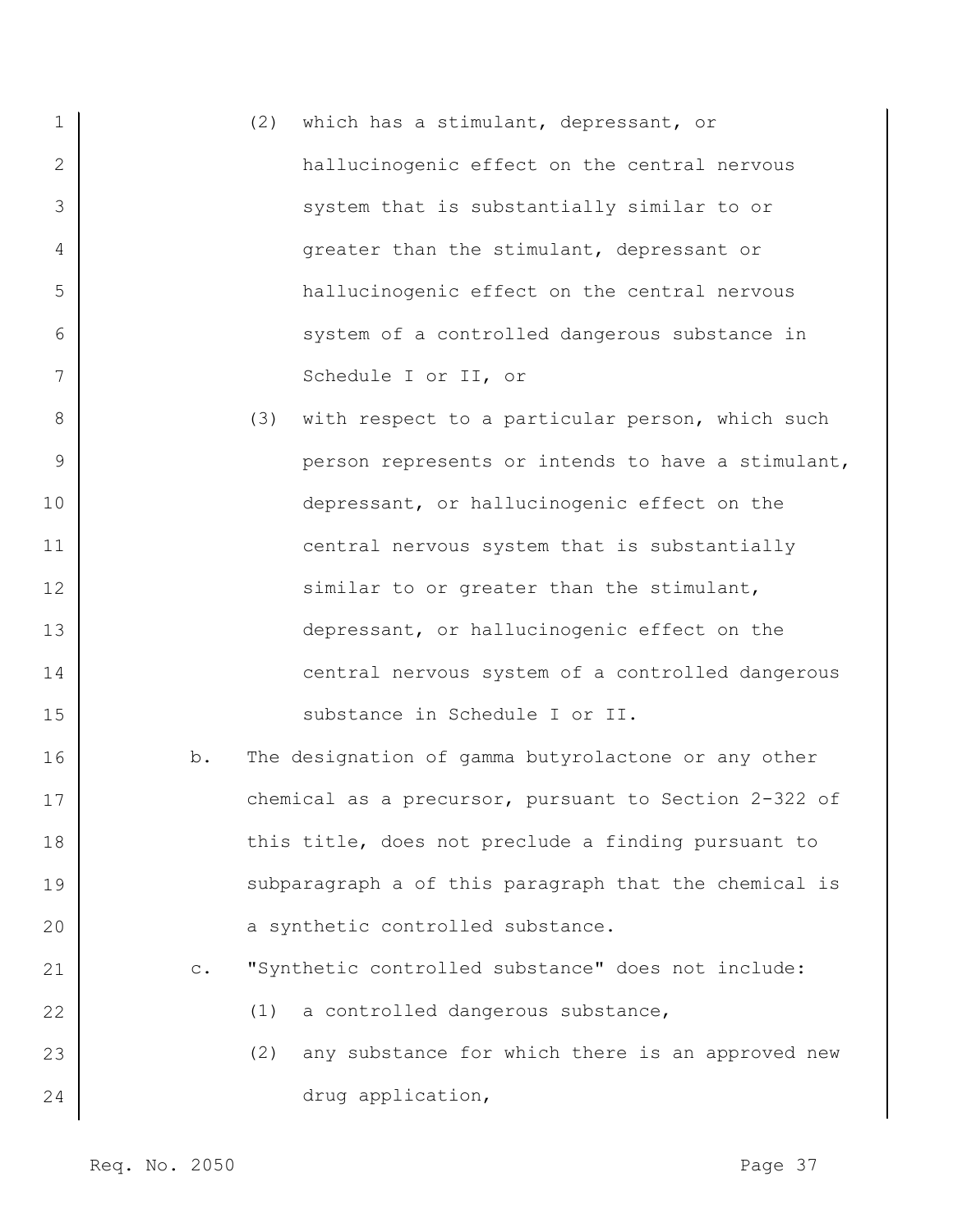1 2 3 4 5 6 7 8 (3) with respect to a particular person any substance, if an exemption is in effect for investigational use, for that person under the provisions of Section 505 of the Federal Food, Drug and Cosmetic Act, Title 21 of the United States Code, Section 355, to the extent conduct with respect to such substance is pursuant to such exemption, or

- (4) any substance to the extent not intended for human consumption before such an exemption takes effect with respect to that substance.
- 12 13 14 15 16 d. Prima facie evidence that a substance containing salvia divinorum has been enhanced, concentrated or chemically or physically altered shall give rise to a rebuttable presumption that the substance is a synthetic controlled substance;

17 18 19 38. "Tetrahydrocannabinols" means all substances that have been chemically synthesized to emulate the tetrahydrocannabinols of marijuana;

20 21 22 23 24 39. "Isomer" means the optical isomer, except as used in subsections C and F of Section 2-204 of this title and paragraph 4 of subsection A of Section 2-206 of this title. As used in subsections C and F of Section 2-204 of this title, "isomer" means the optical, positional or geometric isomer. As used in paragraph 4

Req. No. 2050 **Page 38** 

9

10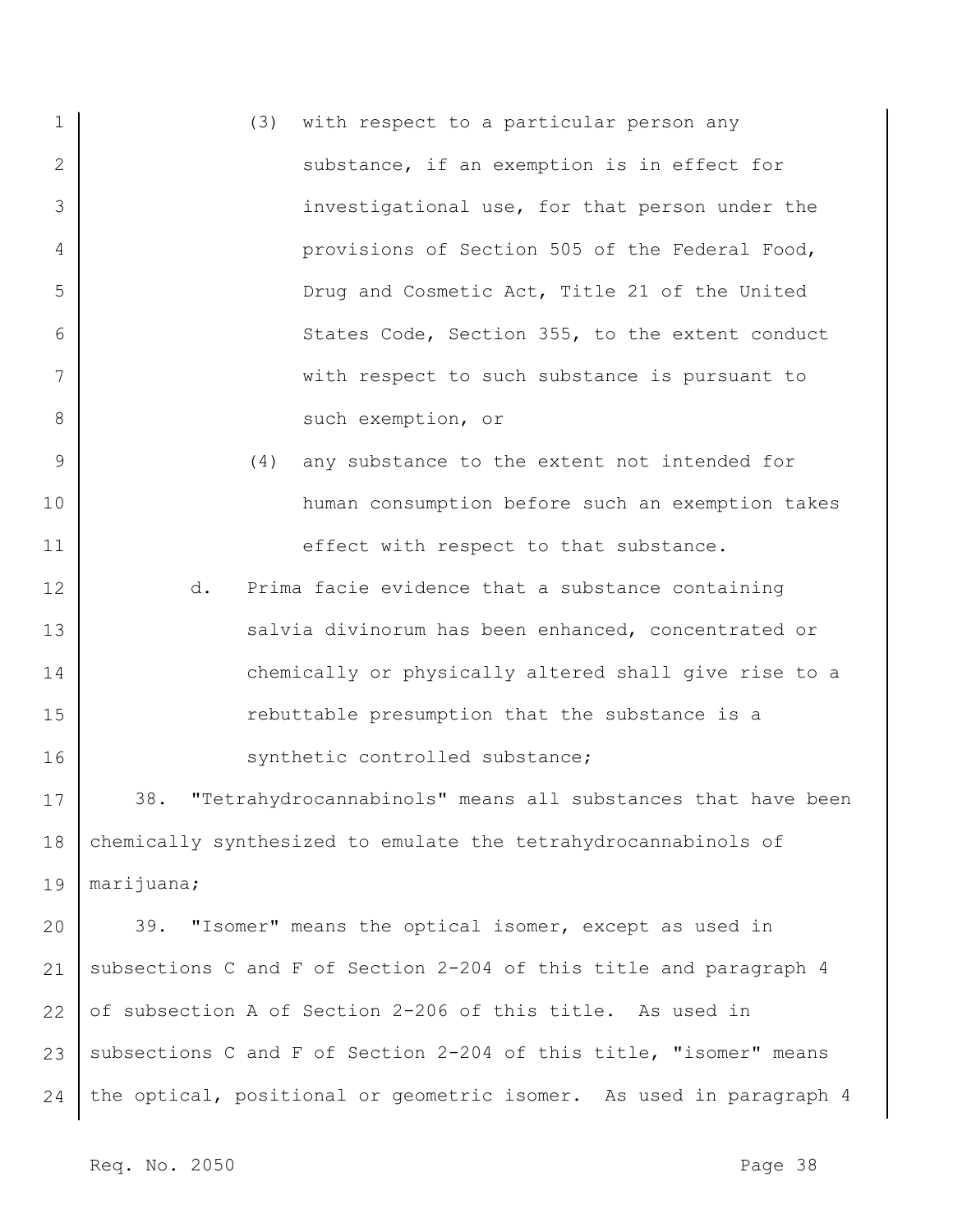1 2 of subsection A of Section 2-206 of this title, the term "isomer" means the optical or geometric isomer;

3 4 5 6 40. "Hazardous materials" means materials, whether solid, liquid or gas, which are toxic to human, animal, aquatic or plant life, and the disposal of which materials is controlled by state or federal guidelines; and

7 8 41. "Anhydrous ammonia" means any substance that exhibits cryogenic evaporative behavior and tests positive for ammonia.

9 10 11 SECTION 11. NEW LAW A new section of law to be codified in the Oklahoma Statutes as Section 3-411 of Title 2, unless there is created a duplication in numbering, reads as follows:

12 13 14 Cannabidiol shall not be processed in the State of Oklahoma from any sources which would be in violation of the United States Code or the Code of Federal Regulations.

15 16 SECTION 12. NEW LAW A new section of law not to be codified in the Oklahoma Statutes reads as follows:

17 18 The Department of Agriculture, Food, and Forestry is authorized to promulgate emergency rules as soon as practicable.

19 20 21 SECTION 13. REPEALER Sections 5 and 9, Chapter 64, O.S.L. 2018 (2 O.S. Supp. 2018, Sections 3-405 and 3-409), are hereby repealed.

22 23 SECTION 14. It being immediately necessary for the preservation of the public peace, health or safety, an emergency is hereby